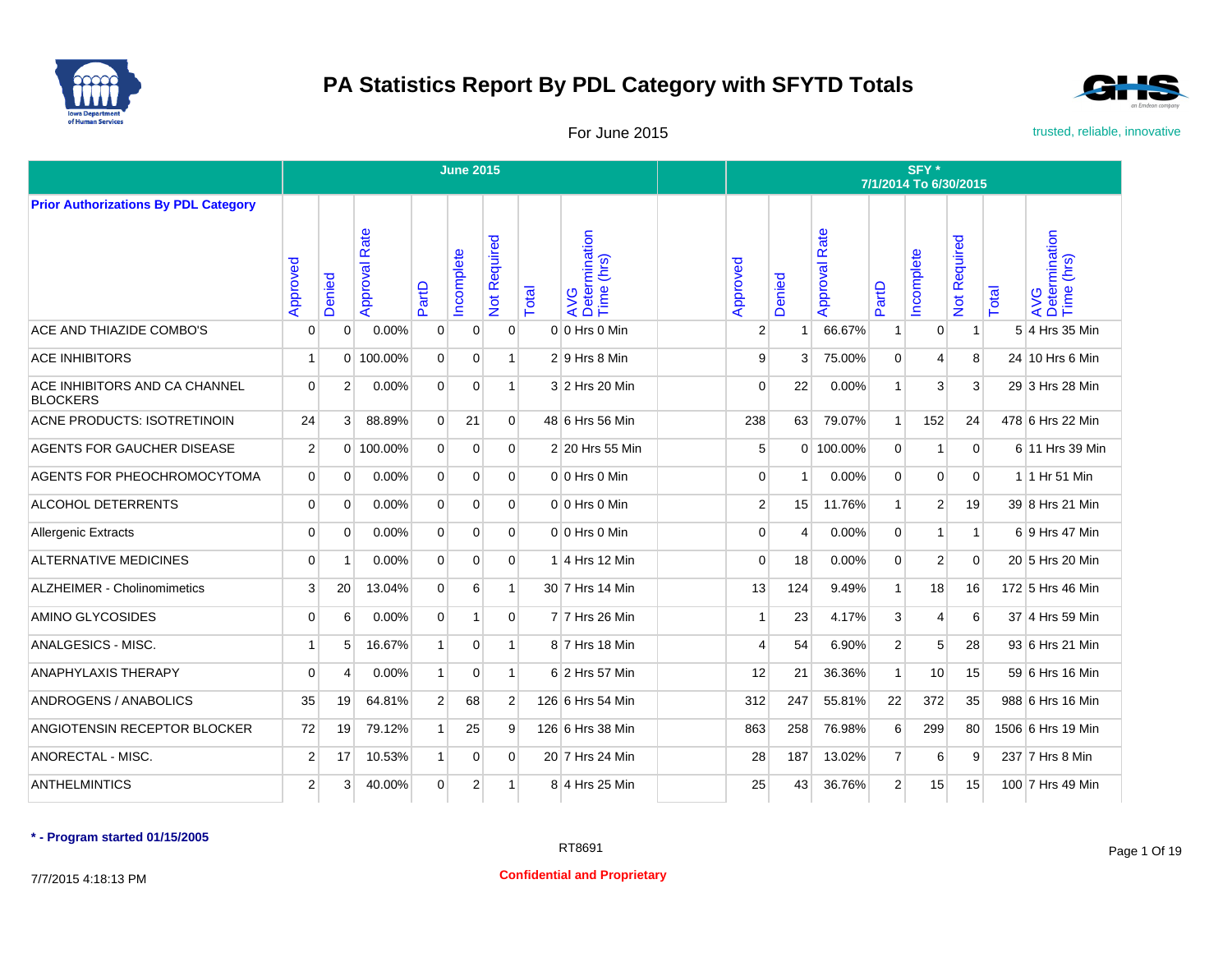



For June 2015 **For June 2015** trusted, reliable, innovative

|                                                                   |                |                |                  |                | <b>June 2015</b> |                   |       |                                    |                |                |                      |                | SFY*<br>7/1/2014 To 6/30/2015 |                   |       |                                    |
|-------------------------------------------------------------------|----------------|----------------|------------------|----------------|------------------|-------------------|-------|------------------------------------|----------------|----------------|----------------------|----------------|-------------------------------|-------------------|-------|------------------------------------|
| <b>Prior Authorizations By PDL Category</b>                       |                |                |                  |                |                  |                   |       |                                    |                |                |                      |                |                               |                   |       |                                    |
|                                                                   | Approved       | Denied         | Rate<br>Approval | PartD          | ncomplete        | equired<br>Not Re | Total | AVG<br>Determination<br>Time (hrs) | Approved       | Denied         | <b>Approval Rate</b> | PartD          | ncomplete                     | equired<br>Not Re | Total | AVG<br>Determination<br>Time (hrs) |
| ANTI INFECTIVE COMBO'S - MISC.                                    | 0              | 0              | 0.00%            | 0              | 0                | $\mathbf{0}$      |       | 0 0 Hrs 0 Min                      |                | $\overline{0}$ | 100.00%              | $\mathbf 0$    | $\overline{2}$                | $\mathbf{0}$      |       | 3 6 Hrs 35 Min                     |
| Antianginal-misc                                                  | 12             | 2              | 85.71%           | $\Omega$       | 6                | $\Omega$          |       | 20 7 Hrs 15 Min                    | 99             | 20             | 83.19%               | $\overline{2}$ | 26                            | 13                |       | 160 5 Hrs 30 Min                   |
| <b>ANTIANGINALS--ISOSORBIDE NITRATE</b>                           | $\Omega$       | $\Omega$       | 0.00%            | $\Omega$       | $\Omega$         | $\Omega$          |       | 0 0 Hrs 0 Min                      | $\Omega$       | $\overline{2}$ | 0.00%                | $\mathbf{0}$   | 1                             | $\Omega$          |       | 3 13 Hrs 5 Min                     |
| <b>ANTIARRHYTHMICS</b>                                            | 1              |                | 0 100.00%        | $\overline{0}$ | 1                | $\Omega$          |       | 2 6 Hrs 37 Min                     |                | 4              | 20.00%               | $\Omega$       | 2                             | $\mathbf{0}$      |       | 7 5 Hrs 39 Min                     |
| ANTIASTHMATIC - 5-Lipoxygenase<br><b>Inhibitors</b>               | 1              |                | 0 100.00%        | $\overline{0}$ | 0                | $\mathbf{0}$      |       | 1 3 Hrs 45 Min                     | 3              |                | 0 100.00%            | 1              | $\mathbf 0$                   | $\mathbf 0$       |       | 4 11 Hrs 5 Min                     |
| ANTIASTHMATIC - ADRENERGIC<br><b>COMBOS</b>                       | $\overline{2}$ | 3              | 40.00%           | $\overline{4}$ | 4                | 6                 |       | 19 8 Hrs 53 Min                    | 57             | 48             | 54.29%               | 27             | 46                            | 58                |       | 236 6 Hrs 23 Min                   |
| ANTIASTHMATIC - ALPHA-PROTEINASE<br><b>INHIBITOR</b>              | 0              | -1             | 0.00%            | $\overline{0}$ | 1                | $\mathbf{0}$      |       | 2 20 Hrs 26 Min                    | 7              | 5              | 58.33%               | $\mathbf 0$    | 6                             | 5                 |       | 23 9 Hrs 55 Min                    |
| ANTIASTHMATIC - ANTI-CHOLINERGICS                                 | 10             | 10             | 50.00%           | 1              | 5                | $\Omega$          |       | 26 5 Hrs 30 Min                    | 86             | 68             | 55.84%               | 5              | 43                            | 14                |       | 216 6 Hrs 10 Min                   |
| ANTIASTHMATIC - ANTIINFLAMMATORY<br><b>AGENTS</b>                 | 4              | $\overline{1}$ | 80.00%           | $\overline{0}$ | 6                | $\overline{2}$    |       | 13 8 Hrs 47 Min                    | 25             | 40             | 38.46%               | 2              | 27                            | 6                 |       | 100 7 Hrs 3 Min                    |
| <b>ANTIASTHMATIC - BETA - ADRENERGICS</b>                         | 32             | 6              | 84.21%           | $\Omega$       | 19               | 3                 |       | 60 8 Hrs 15 Min                    | 477            | 146            | 76.57%               | 19             | 178                           | 65                |       | 885 6 Hrs 35 Min                   |
| ANTIASTHMATIC - HYDRO-LYTIC<br><b>ENZYMES</b>                     | 7              | $\overline{1}$ | 87.50%           | $\overline{0}$ | $\overline{2}$   | 1                 |       | 11 12 Hrs 23 Min                   | 67             | 9              | 88.16%               | $\mathbf{1}$   | 13                            | 18                |       | 108 7 Hrs 1 Min                    |
| <b>ANTIASTHMATIC - LEUKOTRIENE</b><br><b>RECEPTOR ANTAGONISTS</b> | 5              | 6              | 45.45%           | $\overline{0}$ | 4                | $\overline{2}$    |       | 17 10 Hrs 23 Min                   | 51             | 77             | 39.84%               | $\mathbf{0}$   | 17                            | 25                |       | 170 6 Hrs 27 Min                   |
| ANTIASTHMATIC - MISC. RESPIRATORY<br><b>INHALANTS</b>             | 0              | $\Omega$       | 0.00%            | $\overline{0}$ | 0                | $\Omega$          |       | 0 0 Hrs 0 Min                      | $\Omega$       | 3              | 0.00%                | $\mathbf 0$    | 3                             | $\mathbf 0$       |       | 6 4 Hrs 53 Min                     |
| <b>ANTIASTHMATIC - MIXED ADRENERGICS</b>                          | $\overline{0}$ | $\Omega$       | 0.00%            | $\overline{0}$ | $\overline{0}$   | $\Omega$          |       | 0 0 Hrs 0 Min                      | $\Omega$       | 1              | 0.00%                | $\mathbf 0$    | 1                             | $\mathbf{0}$      |       | 2 10 Hrs 15 Min                    |
| <b>ANTIASTHMATIC - MUCOLYTICS</b>                                 | $\mathbf 0$    | 0              | 0.00%            | $\overline{0}$ | $\overline{0}$   | $\mathbf{0}$      |       | 0 0 Hrs 0 Min                      | $\mathbf 0$    | 1              | 0.00%                | $\mathbf{0}$   | $\mathbf 0$                   | $\mathbf{0}$      |       | 1 1 Hr 51 Min                      |
| ANTIASTHMATIC - NASAL MISC.                                       | 1              | 3              | 25.00%           | $\overline{0}$ | $\mathbf{1}$     | $\Omega$          |       | 5 5 Hrs 28 Min                     | 6 <sub>1</sub> | 34             | 15.00%               | $\Omega$       | $\overline{7}$                | $\mathbf{1}$      |       | 48 5 Hrs 34 Min                    |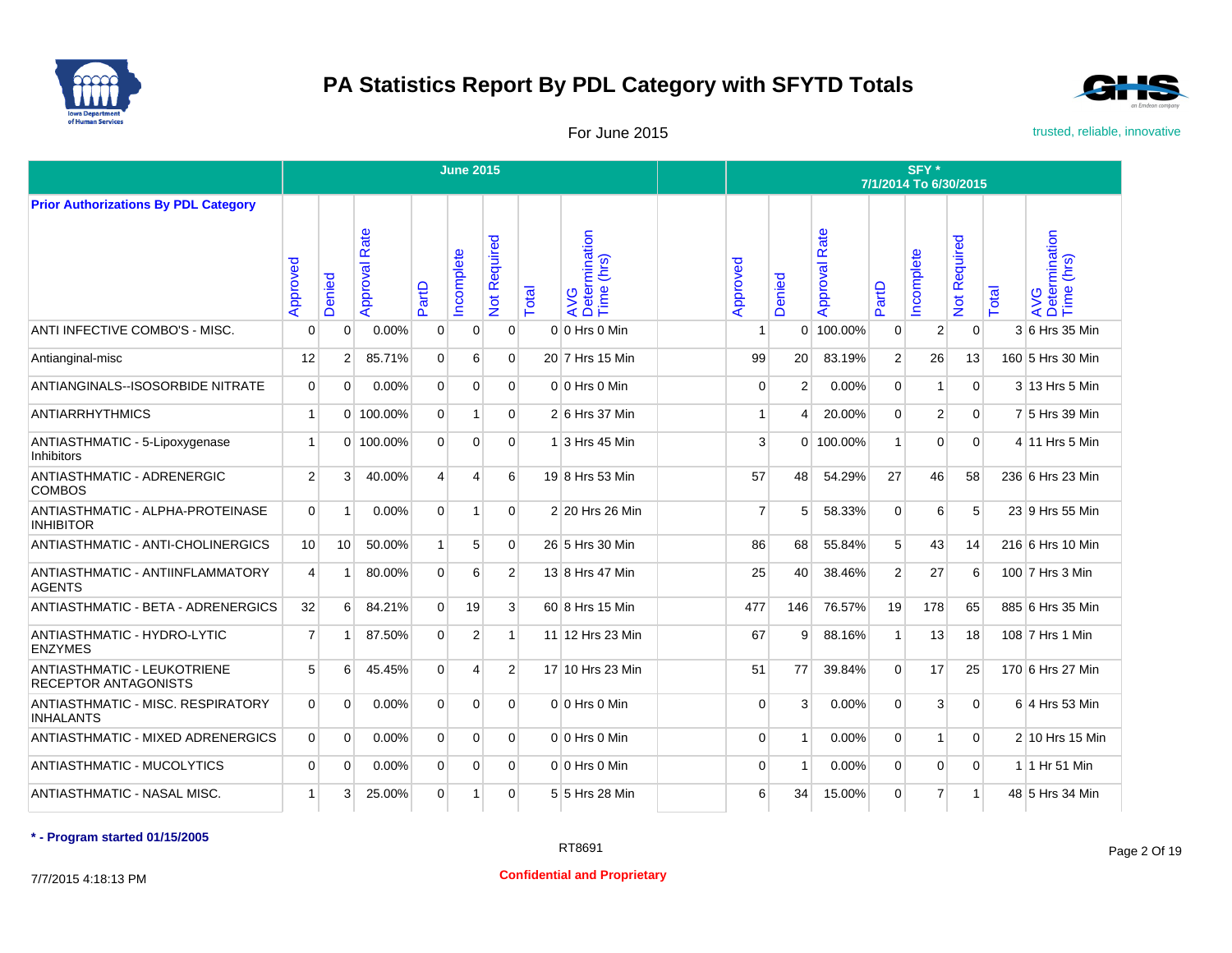



For June 2015 **For June 2015** trusted, reliable, innovative

|                                                                                     |                |                |                  |                | <b>June 2015</b> |                     |       |                                    |                |                |                      |                | SFY <sup>*</sup><br>7/1/2014 To 6/30/2015 |                                                        |       |                                    |
|-------------------------------------------------------------------------------------|----------------|----------------|------------------|----------------|------------------|---------------------|-------|------------------------------------|----------------|----------------|----------------------|----------------|-------------------------------------------|--------------------------------------------------------|-------|------------------------------------|
| <b>Prior Authorizations By PDL Category</b>                                         |                |                |                  |                |                  |                     |       |                                    |                |                |                      |                |                                           |                                                        |       |                                    |
|                                                                                     | Approved       | Denied         | Rate<br>Approval | PartD          | ncomplete        | <b>Not Required</b> | Total | AVG<br>Determination<br>Time (hrs) | Approved       | enied<br>◠     | <b>Approval Rate</b> | PartD          | Incomplete                                | equired<br>$\tilde{\alpha}$<br>$\overline{\mathbf{o}}$ | Total | AVG<br>Determination<br>Time (hrs) |
| ANTIASTHMATIC - NASAL STEROIDS                                                      | 20             | $\overline{7}$ | 74.07%           | $\mathbf 0$    | 6                | 3                   |       | 36 8 Hrs 22 Min                    | 139            | 68             | 67.15%               | $\overline{4}$ | 52                                        | 26                                                     |       | 289 6 Hrs 1 Min                    |
| ANTIASTHMATIC - STEROID INHALANTS                                                   | 16             | 14             | 53.33%           | $\Omega$       | 5                | 4                   |       | 39 8 Hrs 48 Min                    | 168            | 248            | 40.38%               | 5              | 69                                        | 90                                                     |       | 580 6 Hrs 13 Min                   |
| <b>ANTIASTHMATIC - XANTHINES</b>                                                    | $\Omega$       | $\Omega$       | 0.00%            | $\Omega$       | $\Omega$         | $\Omega$            |       | 0 0 Hrs 0 Min                      | $\Omega$       | $\Omega$       | 0.00%                | $\Omega$       | $\Omega$                                  | $\mathbf{1}$                                           |       | 1 1 Hr 35 Min                      |
| <b>ANTIBIOTICS - MISC.</b>                                                          | 13             | 11             | 54.17%           | 1              | $\overline{7}$   | 1 <sup>1</sup>      |       | 33 9 Hrs 41 Min                    | 184            | 93             | 66.43%               | 18             | 74                                        | 39                                                     |       | 408 6 Hrs 36 Min                   |
| <b>ANTI-CATAPLECTIC AGENTS</b>                                                      | 5              |                | 83.33%           | $\overline{0}$ | $\overline{7}$   | $\mathbf{1}$        |       | 14 5 Hrs 2 Min                     | 41             | 29             | 58.57%               | $\mathbf 0$    | 55                                        | 3                                                      |       | 128 6 Hrs 3 Min                    |
| <b>ANTICOAGULANTS</b>                                                               | 39             | 21             | 65.00%           | $\overline{4}$ | 40               | $\overline{7}$      |       | 111 7 Hrs 49 Min                   | 383            | 303            | 55.83%               | 38             | 440                                       | 52                                                     |       | 1216 6 Hrs 27 Min                  |
| <b>ANTICONVULSANTS</b>                                                              | 209            | 112            | 65.11%           | 3 <sup>1</sup> | 110              | 18                  |       | 452 7 Hrs 47 Min                   | 2072           | 1855           | 52.76%               | 76             | 1045                                      | 398                                                    |       | 5446 6 Hrs 19 Min                  |
| ANTIDEPRESSANTS - MAO INHIBITORS                                                    | $\mathbf{1}$   |                | 50.00%           | $\overline{0}$ | $\mathbf{1}$     | $\overline{0}$      |       | 3 8 Hrs 10 Min                     | $\overline{7}$ | 4              | 63.64%               | $\mathbf 0$    | 10                                        | $\overline{2}$                                         |       | 23 5 Hrs 37 Min                    |
| <b>ANTIDEPRESSANTS - SELECTED SSRI's</b>                                            | 196            | 152            | 56.32%           | 13             | 100              | 64                  |       | 525 7 Hrs 3 Min                    | 11327          | 3226           | 77.83%               | 102            |                                           |                                                        |       | 2698 1274 18627 6 Hrs 14 Min       |
| ANTIDEPRESSANTS - TRI-CYCLICS                                                       | 4              | 4              | 50.00%           | $\mathbf 0$    | 1                | 5                   |       | 14 8 Hrs 39 Min                    | 33             | 71             | 31.73%               | $\overline{2}$ | 19                                        | 24                                                     |       | 149 6 Hrs 16 Min                   |
| <b>ANTIDOTES - CHELATING AGENTS</b>                                                 | $\Omega$       | $\Omega$       | 0.00%            | $\Omega$       | 3                | $\Omega$            |       | 3 8 Hrs 18 Min                     | 39             | $\overline{4}$ | 90.70%               | $\Omega$       | 12                                        | $\Omega$                                               |       | 55 6 Hrs 54 Min                    |
| <b>ANTIEMETIC - 5-HT3 RECEPTOR</b><br>ANTAGONISTS/ SUBSTANCE P<br><b>NEUROKININ</b> | 25             | 8              | 75.76%           | 6              | 14               | $\mathbf{1}$        |       | 54 8 Hrs 26 Min                    | 343            | 140            | 71.01%               | 26             | 113                                       | 32                                                     |       | 654 6 Hrs 31 Min                   |
| ANTIEMETIC - ANTICHOLINERGIC /<br><b>DOPAMINERGIC</b>                               | $\overline{7}$ | Δ              | 63.64%           | $\mathbf 0$    | 6                | 1                   |       | 18 8 Hrs 52 Min                    | 63             | 109            | 36.63%               | 2              | 44                                        | 17                                                     |       | 235 6 Hrs 39 Min                   |
| Antiemetic-Tetrahydrocannabinol (THC)<br>Derivatives                                | 3              | Δ              | 42.86%           | $\mathbf 0$    | 1                | $\Omega$            |       | 8 4 Hrs 28 Min                     | 55             | 24             | 69.62%               | 5              | 6                                         | $\overline{2}$                                         |       | 92 6 Hrs 31 Min                    |
| <b>ANTIFUNGALS - ASSORTED</b>                                                       | 23             | 18             | 56.10%           | $\mathbf 0$    | 13               | 5                   |       | 59 7 Hrs 48 Min                    | 275            | 208            | 56.94%               | 3              | 176                                       | 57                                                     |       | 719 6 Hrs 7 Min                    |
| ANTIHISTAMINES - NON-SEDATING                                                       | 20             | 33             | 37.74%           | $\overline{2}$ | 9                | $\overline{7}$      |       | 71 7 Hrs 53 Min                    | 173            | 297            | 36.81%               | 4              | 89                                        | 89                                                     |       | 652 5 Hrs 59 Min                   |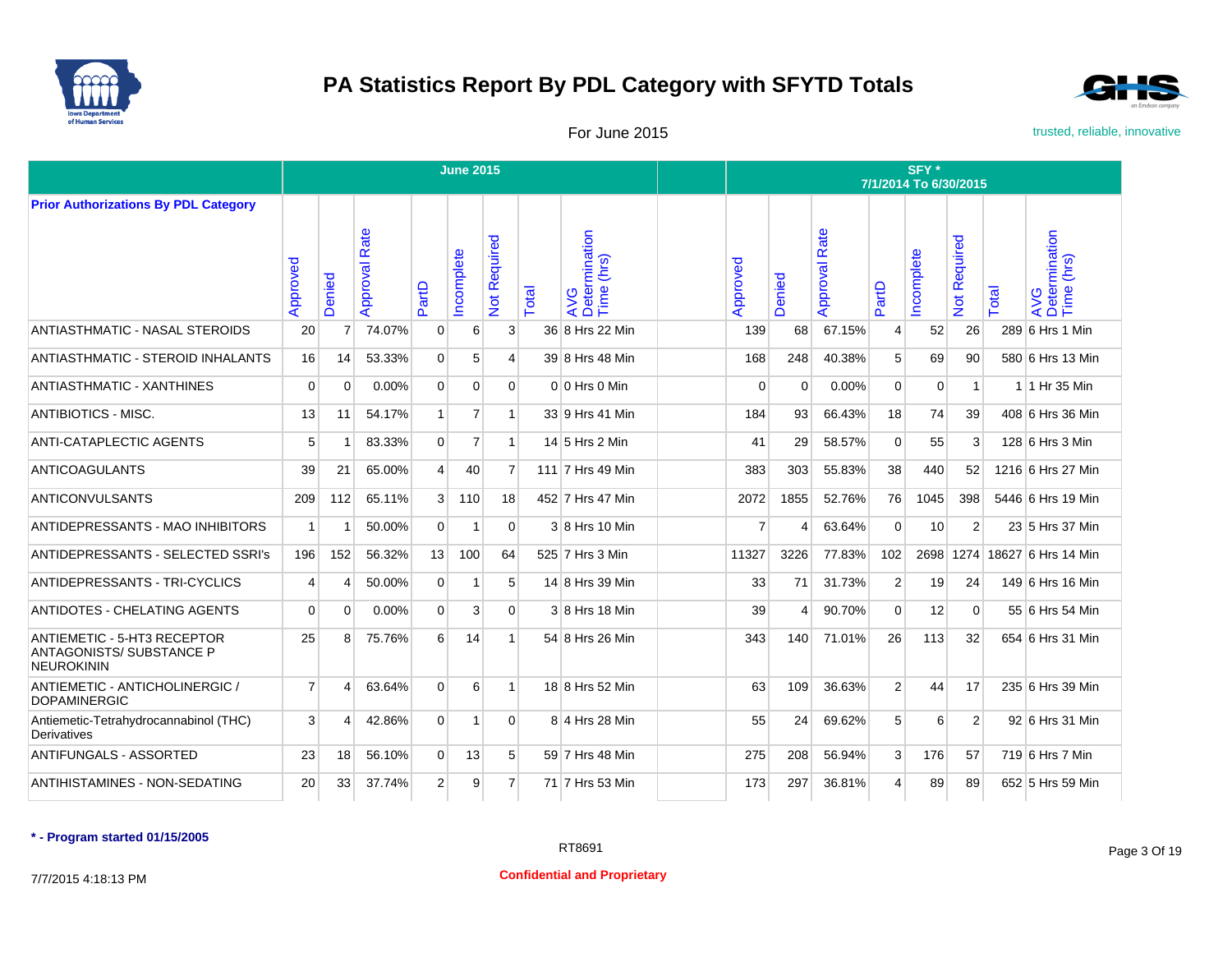



For June 2015 **For June 2015** trusted, reliable, innovative

|                                                         |                |                |                  |                | <b>June 2015</b> |                |       |                                    |                |                 |                      |                | SFY*<br>7/1/2014 To 6/30/2015 |                   |              |                                    |
|---------------------------------------------------------|----------------|----------------|------------------|----------------|------------------|----------------|-------|------------------------------------|----------------|-----------------|----------------------|----------------|-------------------------------|-------------------|--------------|------------------------------------|
| <b>Prior Authorizations By PDL Category</b>             |                |                |                  |                |                  |                |       |                                    |                |                 |                      |                |                               |                   |              |                                    |
|                                                         | Approved       | Denied         | Rate<br>Approval | PartD          | ncomplete        | Not Required   | Total | AVG<br>Determination<br>Time (hrs) | Approved       | Denied          | <b>Approval Rate</b> | PartD          | ncomplete                     | equired<br>Not Re | <b>Total</b> | AVG<br>Determination<br>Time (hrs) |
| ANTIHISTAMINES - NON-SEDATING /<br><b>DECONGESTANTS</b> | 1              | $\overline{2}$ | 33.33%           | $\overline{0}$ | 1                | $\Omega$       |       | 4 6 Hrs 21 Min                     | 10             | 10 <sup>1</sup> | 50.00%               | $\mathbf{1}$   | 5                             | $\mathbf{0}$      |              | 26 4 Hrs 47 Min                    |
| <b>ANTIHISTAMINES - OTHER</b>                           | 37             | 24             | 60.66%           | $\overline{4}$ | $\overline{7}$   | $\overline{4}$ |       | 76 7 Hrs 27 Min                    | 576            | 243             | 70.33%               | 22             | 126                           | 74                |              | 1041 6 Hrs 0 Min                   |
| <b>ANTIHYPERLIPIDEMICS</b>                              | $\Omega$       | $\Omega$       | 0.00%            | $\Omega$       | $\Omega$         | $\Omega$       |       | $010$ Hrs $0$ Min                  | 3              |                 | 0 100.00%            | $\Omega$       | 5                             | $\mathbf{1}$      |              | 9 11 Hrs 33 Min                    |
| <b>ANTIHYPERTENSIVES - CENTRAL</b>                      | 2              | 5              | 28.57%           | 1              | $\overline{2}$   | 5              |       | 15 8 Hrs 54 Min                    | 48             | 57              | 45.71%               | $\overline{2}$ | 14                            | 43                |              | 164 4 Hrs 52 Min                   |
| ANTI-INFLAMMATORIES, NON-NSAID                          | 86             | 17             | 83.50%           | 1              | 26               | 14             |       | 144 7 Hrs 42 Min                   | 765            | 207             | 78.70%               | 26             | 350                           | 84                |              | 1432 6 Hrs 48 Min                  |
| <b>ANTIMALARIAL AGENTS</b>                              | $\mathbf 0$    | 7              | 0.00%            | $\overline{0}$ | $\overline{2}$   | $\mathbf{1}$   |       | 10 6 Hrs 51 Min                    |                | 15              | 6.25%                | $\mathbf 0$    | 6                             | 6                 |              | 28 5 Hrs 37 Min                    |
| ANTIMYCOBACTERIALS /<br><b>ANTITUBERCULOSIS</b>         | $\Omega$       | $\Omega$       | 0.00%            | $\Omega$       | $\Omega$         | $\Omega$       |       | 0 0 Hrs 0 Min                      |                | 2               | 33.33%               | $\Omega$       | 1                             | 3                 |              | 7 10 Hrs 15 Min                    |
| Antineoplastics - Androgen Biosynthesis<br>Inhibitor.   | $\Omega$       | $\Omega$       | 0.00%            | $\overline{0}$ | $\Omega$         | $\Omega$       |       | $0 0$ Hrs 0 Min                    | $\Omega$       | $\Omega$        | 0.00%                | $\overline{0}$ | $\Omega$                      | 2 <sup>1</sup>    |              | $2$ 2 Hrs 16 Min                   |
| ANTINEOPLASTICS - ANTIANDROGENS                         | 0              | $\Omega$       | 0.00%            | $\overline{0}$ | $\overline{0}$   | $\Omega$       |       | $0 0$ Hrs 0 Min                    | $\Omega$       | $\Omega$        | 0.00%                | $\mathbf 0$    | 0                             | $\mathbf{1}$      |              | 1 17 Hrs 37 Min                    |
| ANTINEOPLASTICS - ANTIMETABOLITES                       | $\overline{0}$ | $\Omega$       | 0.00%            | $\overline{0}$ | $\overline{0}$   | $\Omega$       |       | 0 0 Hrs 0 Min                      | $\Omega$       | $\overline{2}$  | 0.00%                | $\mathbf 0$    | 2                             | $\overline{4}$    |              | 8 6 Hrs 44 Min                     |
| ANTINEOPLASTICS - AROMATASE<br><b>INHIBITORS</b>        | 2              | $\Omega$       | 100.00%          | $\Omega$       | $\Omega$         | $\Omega$       |       | 2 2 Hrs 48 Min                     | 14             | 8               | 63.64%               | $\Omega$       | 5                             | $\Omega$          |              | 27 6 Hrs 53 Min                    |
| <b>ANTINEOPLASTICS -</b><br><b>IMIDAZOTETRAZINES</b>    | $\Omega$       | $\Omega$       | 0.00%            | $\overline{0}$ | $\overline{0}$   | $\Omega$       |       | 0 0 Hrs 0 Min                      | $\Omega$       | $\Omega$        | 0.00%                | $\Omega$       | $\mathbf 0$                   | 3                 |              | 3 7 Hrs 45 Min                     |
| ANTINEOPLASTICS - LHRH ANALOGS                          | $\overline{0}$ | $\Omega$       | 0.00%            | $\overline{0}$ | $\overline{0}$   | $\mathbf{1}$   |       | 1 4 Hrs 34 Min                     | $\overline{2}$ | 1               | 66.67%               | $\mathbf{1}$   | 1                             | 9                 |              | 14 7 Hrs 51 Min                    |
| ANTINEOPLASTICS - MISC.                                 | $\Omega$       | $\Omega$       | 0.00%            | $\Omega$       | $\Omega$         | $\Omega$       |       | 0 0 Hrs 0 Min                      | $\Omega$       | 1               | 0.00%                | $\Omega$       | $\Omega$                      | $\overline{2}$    |              | 3 7 Hrs 4 Min                      |
| <b>ANTINEOPLASTICS - MITOTIC</b><br><b>INHIBITORS</b>   | $\Omega$       | $\Omega$       | 0.00%            | $\Omega$       | $\Omega$         | $\Omega$       |       | 0 0 Hrs 0 Min                      | $\Omega$       | $\Omega$        | 0.00%                | $\Omega$       | 1                             | $\Omega$          |              | 1 1 Hr 12 Min                      |
| ANTINEOPLASTICS - MONOCLONAL<br><b>ANTIBODIES</b>       | $\Omega$       | $\Omega$       | 0.00%            | $\Omega$       | $\overline{0}$   | $\Omega$       |       | $0 0$ Hrs 0 Min                    | $\Omega$       | 1               | 0.00%                | $\Omega$       | 4                             | $\Omega$          |              | 5 8 Hrs 40 Min                     |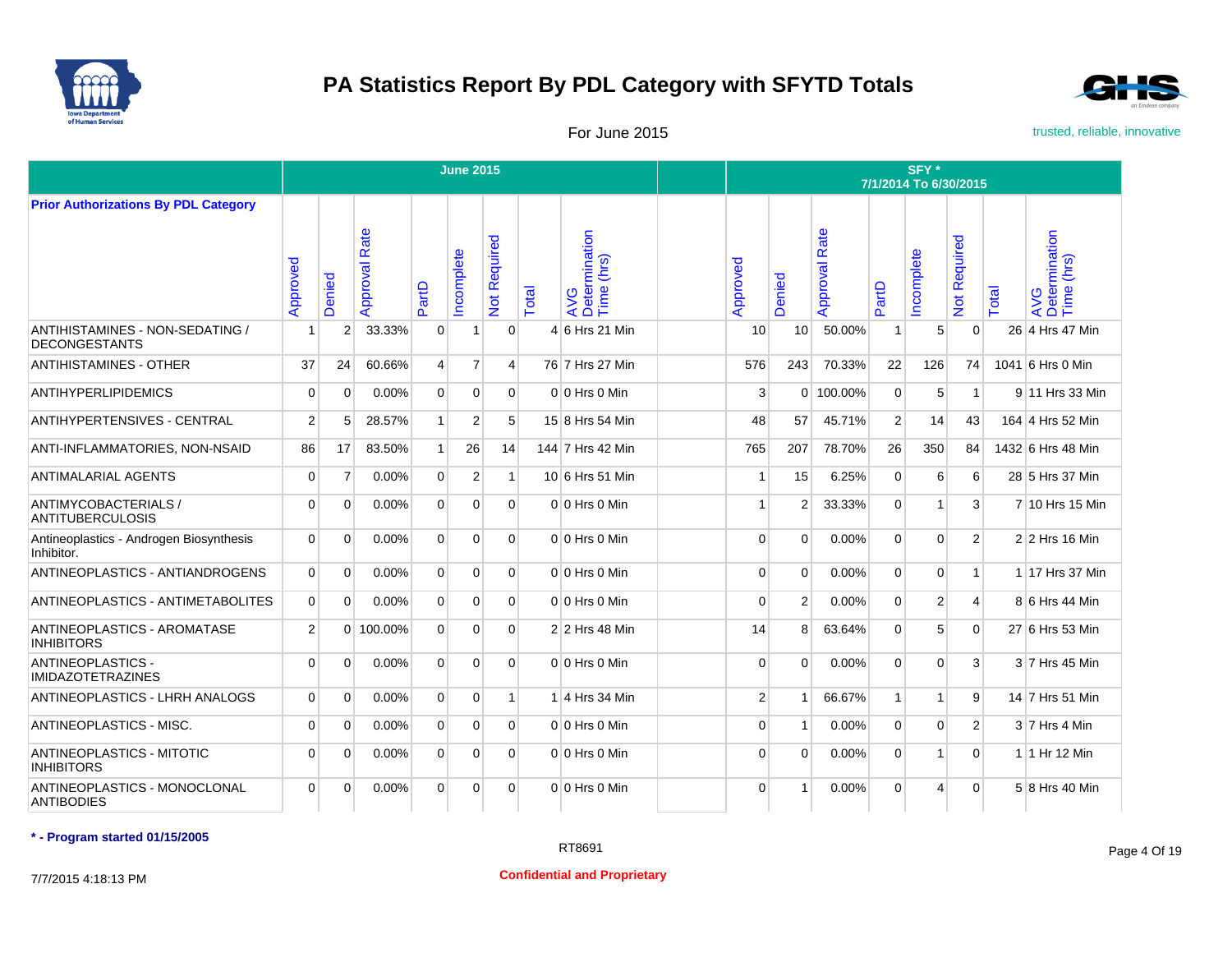



For June 2015 **For June 2015** trusted, reliable, innovative

|                                                                        |              |                |                      |                | <b>June 2015</b> |                |       |                                    |                |          |                      |                | SFY *<br>7/1/2014 To 6/30/2015 |                            |       |                                    |
|------------------------------------------------------------------------|--------------|----------------|----------------------|----------------|------------------|----------------|-------|------------------------------------|----------------|----------|----------------------|----------------|--------------------------------|----------------------------|-------|------------------------------------|
| <b>Prior Authorizations By PDL Category</b>                            |              |                |                      |                |                  |                |       |                                    |                |          |                      |                |                                |                            |       |                                    |
|                                                                        | Approved     | Denied         | <b>Approval Rate</b> | PartD          | ncomplete        | Not Required   | Total | AVG<br>Determination<br>Time (hrs) | Approved       | Denied   | <b>Approval Rate</b> | PartD          | ncomplete                      | Required<br>$\overline{5}$ | Total | AVG<br>Determination<br>Time (hrs) |
| ANTINEOPLASTICS - PROGESTINS                                           | 0            | $\Omega$       | 0.00%                | 0              | $\mathbf{0}$     | $\Omega$       |       | $0 0$ Hrs 0 Min                    |                | -1       | 50.00%               | $\mathbf{0}$   | 0                              | $\Omega$                   |       | 2 11 Hrs 10 Min                    |
| <b>ANTINEOPLASTICS - PROTEIN-</b><br><b>TYROSINE KINASE INHIBITORS</b> | 1            |                | $0$   100.00%        | $\overline{0}$ | $\overline{0}$   | $\mathbf{3}$   |       | 4 10 Hrs 22 Min                    | 27             | 5        | 84.38%               | 1              | 19                             | 15                         |       | 67 7 Hrs 25 Min                    |
| <b>ANTI-PARKINSONIAN DRUGS</b>                                         | 2            | $\overline{1}$ | 66.67%               | $\overline{0}$ | $\mathbf{0}$     | $\mathbf{1}$   |       | 4 11 Hrs 17 Min                    | 12             | 22       | 35.29%               | $\mathbf{1}$   | 3                              | 10                         |       | 48 5 Hrs 50 Min                    |
| ANTIPROTOZOAL AGENTS                                                   | $\mathbf{1}$ | $\overline{1}$ | 50.00%               | $\overline{0}$ | $\Omega$         | $\Omega$       |       | 2 1 Hr 19 Min                      | 20             | 11       | 64.52%               | $\Omega$       | $\overline{7}$                 | 3                          |       | 41 7 Hrs 25 Min                    |
| ANTI-PSORIATICS - NON-BIOLOGICALS                                      | $6 \mid$     | -1             | 85.71%               | $\Omega$       | $\overline{4}$   | $\Omega$       |       | 11 10 Hrs 30 Min                   | 92             | 73       | 55.76%               | $\overline{4}$ | 23                             | 21                         |       | 213 5 Hrs 39 Min                   |
| <b>ANTIPSYCHOTICS - ATYPICALS</b>                                      | 398          | 206            | 65.89%               | 7 <sup>1</sup> | 171              | 77             |       | 859 7 Hrs 36 Min                   | 3793           | 2815     | 57.40%               | 70             | 1784                           | 759                        |       | 9221 6 Hrs 22 Min                  |
| ANTIPSYCHOTICS - SPECIAL ATYPICALS                                     | $\Omega$     | $\Omega$       | 0.00%                | $\overline{0}$ | $\Omega$         | $\Omega$       |       | 0 0 Hrs 0 Min                      | 21             | Δ        | 84.00%               | $\Omega$       | 9                              | 3                          |       | 37 4 Hrs 49 Min                    |
| <b>ANTIPSYCHOTICS - TYPICAL</b>                                        | 37           | 8              | 82.22%               | $\overline{0}$ | 18               | $\overline{7}$ |       | 70 6 Hrs 25 Min                    | 314            | 44       | 87.71%               | $\Omega$       | 152                            | 56                         |       | 566 6 Hrs 24 Min                   |
| ANTIRETROVIRAL COMBINATIONS                                            | $\mathbf 0$  | $\Omega$       | 0.00%                | $\Omega$       | $\Omega$         | $\Omega$       |       | $0 0$ Hrs 0 Min                    | $\overline{2}$ | -1       | 66.67%               | $\Omega$       | 1                              | $\mathbf{1}$               |       | 5 5 Hrs 33 Min                     |
| <b>ANTIRETROVIRALS</b>                                                 | $\mathbf 0$  | $\Omega$       | 0.00%                | $\overline{0}$ | $\overline{0}$   | $\Omega$       |       | $0 0$ Hrs $0$ Min                  | $\overline{0}$ | $\Omega$ | 0.00%                | $\mathbf{0}$   | $\overline{0}$                 | $\mathbf{1}$               |       | $1 2$ Hrs 41 Min                   |
| ANTIRETROVIRALS - PROTEASE<br><b>INHIBITORS</b>                        | $\Omega$     | $\Omega$       | $0.00\%$             | $\overline{0}$ | 1 <sup>1</sup>   | $\overline{0}$ |       | 1 0 Hrs 34 Min                     | 17             | 9        | 65.38%               | $\Omega$       | 11                             | $\mathbf{1}$               |       | 38 3 Hrs 45 Min                    |
| ANTIRETROVIRALS - RTI-NUCLEOSIDE<br>ANALOGUES-THYMIDINES               | 0            | $\Omega$       | 0.00%                | $\overline{0}$ | $\overline{0}$   | $\Omega$       |       | 0 0 Hrs 0 Min                      | $\Omega$       | $\Omega$ | $0.00\%$             | $\overline{0}$ | $\overline{0}$                 | 2                          |       | 2 9 Hrs 34 Min                     |
| ANTIRETROVIRALS - RTI-NUCLEOTIDE<br><b>ANALOGUES</b>                   | 0            | $\Omega$       | 0.00%                | $\overline{0}$ | $\overline{0}$   | $\Omega$       |       | $0 0$ Hrs $0$ Min                  | $\Omega$       | -1       | 0.00%                | $\mathbf{0}$   | 1                              | $\mathbf{1}$               |       | 3 2 Hrs 32 Min                     |
| <b>ANTISPASMODICS</b>                                                  | $\mathbf{1}$ |                | 0 100.00%            | $\overline{0}$ | $\overline{0}$   | $\mathbf{1}$   |       | 2 9 Hrs 51 Min                     | 37             | 45       | 45.12%               | 3              | 9                              | 5                          |       | 99 7 Hrs 12 Min                    |
| ANTISPASMODICS - LONG ACTING                                           | 19           | 14             | 57.58%               | $\overline{0}$ | 5                | 5              |       | 43 7 Hrs 4 Min                     | 209            | 130      | 61.65%               | 17             | 71                             | 31                         |       | 458 5 Hrs 34 Min                   |
| ANXIOLYTICS - BENZODIAZEPINES                                          | $\mathbf{1}$ | 6              | 14.29%               | $\mathbf{3}$   | $\overline{2}$   | $\mathbf{3}$   |       | 15 5 Hrs 32 Min                    | 15             | 62       | 19.48%               | 22             | 15                             | 48                         |       | 162 6 Hrs 15 Min                   |
| ANXIOLYTICS - LONG ACTING                                              | 2            | 4              | 33.33%               | 1 <sup>1</sup> | $\overline{2}$   | $\Omega$       |       | 9 8 Hrs 29 Min                     | 33             | 33       | 50.00%               | $\overline{2}$ | 20                             | 5                          |       | 93 7 Hrs 50 Min                    |

**\* - Program started 01/15/2005**

7/7/2015 4:18:13 PM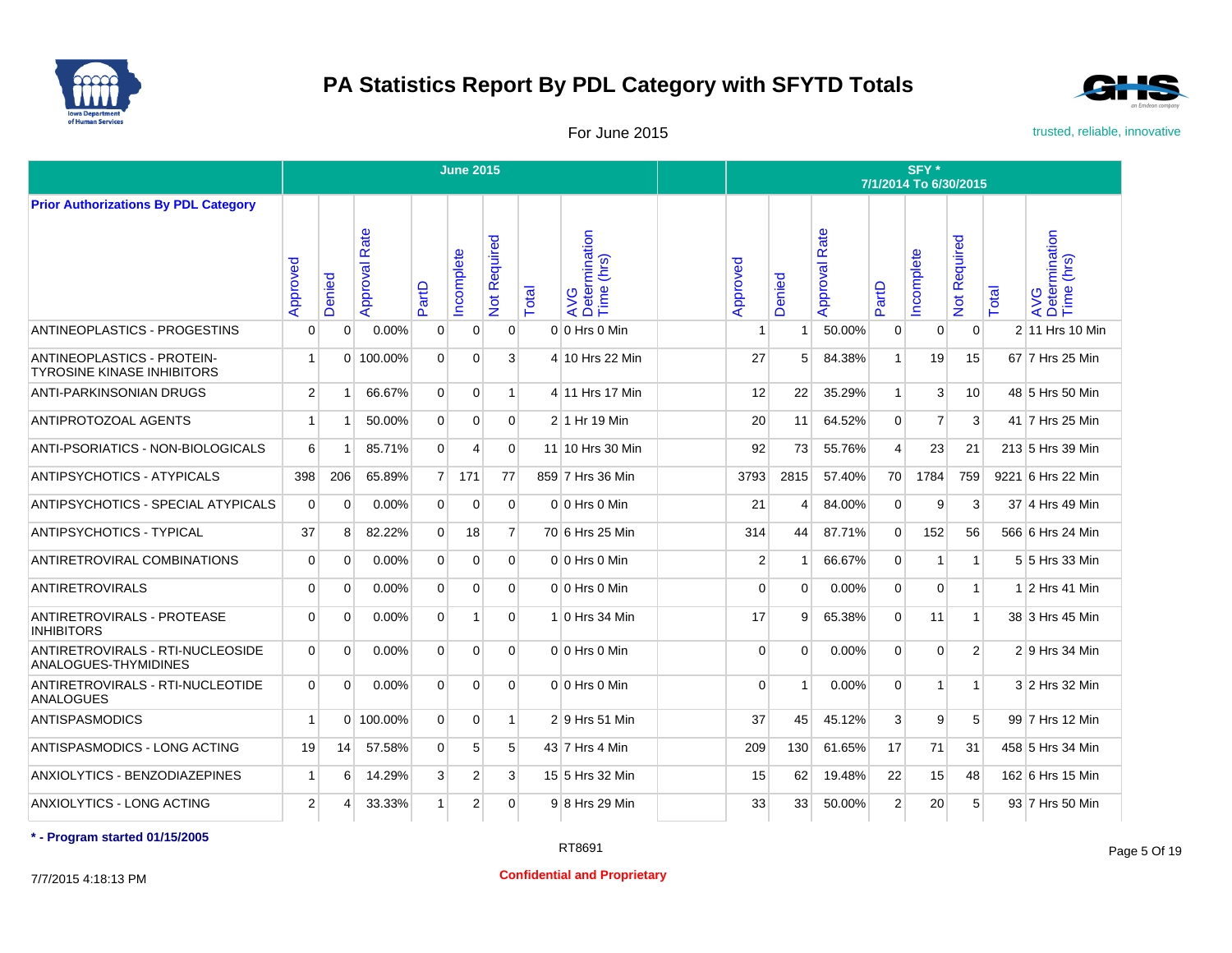



For June 2015 **For June 2015** trusted, reliable, innovative

|                                                 |                |                |                  |                | <b>June 2015</b> |                           |       |                                    |                |                |                      |                | SFY*<br>7/1/2014 To 6/30/2015 |                     |       |                                    |
|-------------------------------------------------|----------------|----------------|------------------|----------------|------------------|---------------------------|-------|------------------------------------|----------------|----------------|----------------------|----------------|-------------------------------|---------------------|-------|------------------------------------|
| <b>Prior Authorizations By PDL Category</b>     |                |                |                  |                |                  |                           |       |                                    |                |                |                      |                |                               |                     |       |                                    |
|                                                 | Approved       | Denied         | Rate<br>Approval | PartD          | ncomplete        | Required<br>$\frac{5}{2}$ | Total | AVG<br>Determination<br>Time (hrs) | Approved       | Denied         | <b>Approval Rate</b> | PartD          | ncomplete                     | <b>Not Required</b> | Total | AVG<br>Determination<br>Time (hrs) |
| <b>ANXIOLYTICS - MISC.</b>                      | $\Omega$       | $\overline{2}$ | $0.00\%$         | $\overline{2}$ | $\mathbf 0$      | $\mathbf 1$               |       | 5 12 Hrs 16 Min                    | $\overline{2}$ | 59             | 3.28%                | 12             | 2                             | 3                   |       | 78 5 Hrs 59 Min                    |
| ARB/CCB                                         | $\overline{1}$ |                | 0 100.00%        | $\overline{0}$ | $\Omega$         | $\Omega$                  |       | 1 3 Hrs 24 Min                     | 3              | 4              | 42.86%               | $\mathbf 0$    | $\overline{7}$                | 3                   |       | 17 2 Hrs 8 Min                     |
| <b>ARB/CCB PLUS DIURETICS</b>                   | $\mathbf{1}$   |                | $0$ 100.00%      | $\Omega$       | $\Omega$         | $\Omega$                  |       | 1 1 Hr 34 Min                      | 10             | $\overline{4}$ | 71.43%               | $\Omega$       | 6                             | $\mathbf{1}$        |       | 21 5 Hrs 59 Min                    |
| <b>ARB'S AND DIURETICS</b>                      | 15             | 6              | 71.43%           | $\overline{0}$ | 8                | $\Omega$                  |       | 29 7 Hrs 25 Min                    | 182            | 95             | 65.70%               | 5 <sup>5</sup> | 79                            | 19                  |       | 380 6 Hrs 4 Min                    |
| <b>ARTHRITIS - MISC.</b>                        | $\Omega$       | $\Omega$       | 0.00%            | $\overline{0}$ | $\Omega$         | $\overline{0}$            |       | $0 0$ Hrs $0$ Min                  | 3              | 3              | 50.00%               | $\Omega$       | 2                             | $\mathbf{1}$        |       | 9 6 Hrs 10 Min                     |
| <b>ARTIFICIAL SALIVA/STIMULANTS</b>             | $\Omega$       | $\Omega$       | 0.00%            | $\overline{0}$ | $\Omega$         | $\Omega$                  |       | 0 0 Hrs 0 Min                      | 6              | 6              | 50.00%               | $\mathbf{1}$   | $\overline{2}$                | $\Omega$            |       | 15 3 Hrs 55 Min                    |
| BETA BLOCKERS - ALPHA / BETA                    | $\mathbf{1}$   | $\Omega$       | 100.00%          | $\overline{0}$ | $\mathbf 0$      | 1                         |       | 2 2 Hrs 18 Min                     | 3              | 11             | 21.43%               | $\Omega$       | 0                             | $\mathbf{1}$        |       | 15 5 Hrs 46 Min                    |
| BETA BLOCKERS - CARDIO SELECTIVE                | 14             | 18             | 43.75%           | $\Omega$       | 9                | $\overline{7}$            |       | 48 8 Hrs 9 Min                     | 93             | 267            | 25.83%               | 2 <sup>1</sup> | 53                            | 40                  |       | 455 6 Hrs 43 Min                   |
| BETA BLOCKERS - NON SELECTIVE                   | $\overline{0}$ | $\Omega$       | 0.00%            | $\overline{0}$ | $\Omega$         | $\Omega$                  |       | $0 0$ Hrs $0$ Min                  | $\overline{2}$ | 27             | 6.90%                | $\Omega$       | 2                             | 10                  |       | 41 3 Hrs 4 Min                     |
| BETA-LACTAMS / CLAVULANATE<br>COMBO'S           | $\overline{2}$ | 3              | 40.00%           | $\Omega$       | 2                | $\Omega$                  |       | 79 Hrs 7 Min                       | 8              | 16             | 33.33%               | $\mathbf{1}$   | 6                             | 2                   |       | 33 5 Hrs 36 Min                    |
| <b>BIOLOGIC IMMUNOMODULATORS</b>                | $\Omega$       | $\Omega$       | 0.00%            | $\overline{0}$ | $\mathbf 0$      | $\overline{0}$            |       | $0 0$ Hrs 0 Min                    | $\Omega$       | $\overline{2}$ | 0.00%                | $\overline{0}$ | 1                             | $\overline{0}$      |       | 3 3 Hrs 15 Min                     |
| <b>BPH</b>                                      | $\overline{1}$ | í              | 50.00%           | 1              | $\overline{2}$   | $\Omega$                  |       | 5 3 Hrs 13 Min                     | 23             | 24             | 48.94%               | 2 <sup>1</sup> | 12                            | 5                   |       | 66 5 Hrs 26 Min                    |
| CALCIUM CHANNEL BLOCKERS--<br>Amlodipines       | $\overline{1}$ | $\Omega$       | 100.00%          | $\Omega$       | $\Omega$         | $\overline{0}$            |       | 1 17 Hrs 32 Min                    | 6              | 9              | 40.00%               | $\Omega$       | 3                             | 8                   |       | 26 7 Hrs 36 Min                    |
| CALCIUM CHANNEL BLOCKERS--<br><b>Diltiazems</b> | -1             | 6              | 14.29%           | $\Omega$       | $\Omega$         | 5                         |       | 12 4 Hrs 33 Min                    | 9              | 127            | 6.62%                | 3              | $\overline{7}$                | 18                  |       | 164 6 Hrs 33 Min                   |
| CALCIUM CHANNEL BLOCKERS--<br>Felodipines       | $\overline{1}$ | $\Omega$       | 100.00%          | $\Omega$       | $\mathbf 0$      | $\overline{0}$            |       | 1 4 Hrs 15 Min                     | 4              |                | 80.00%               | $\Omega$       | 1                             | $\mathbf 0$         |       | 6 7 Hrs 32 Min                     |
| CALCIUM CHANNEL BLOCKERS--<br>Isradipines       |                |                | 0 100.00%        | $\Omega$       | $\Omega$         | $\Omega$                  |       | 1 6 Hrs 39 Min                     | 4              |                | 0 100.00%            | $\Omega$       | 2                             | $\mathbf{1}$        |       | 7 7 Hrs 9 Min                      |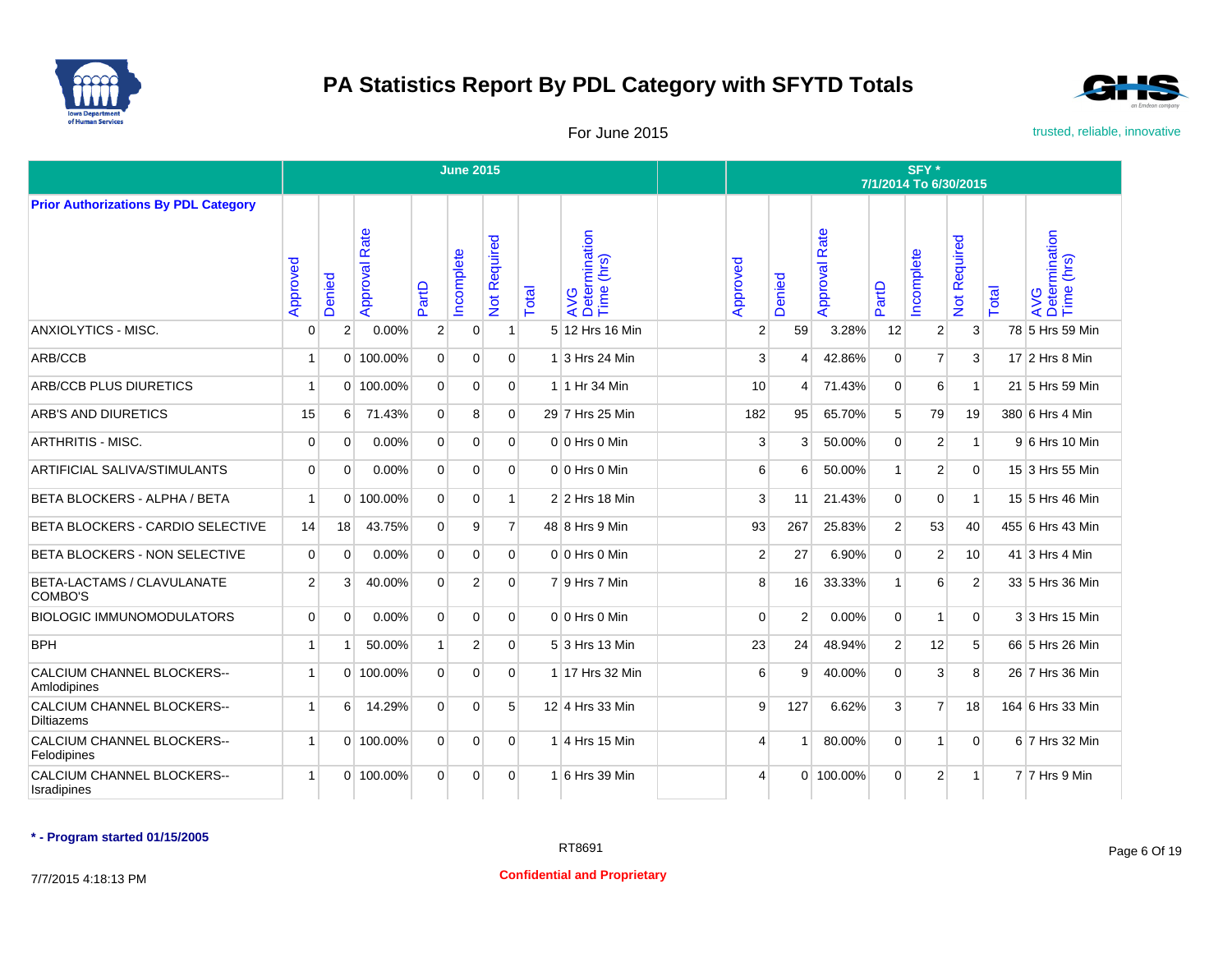



For June 2015 **For June 2015** trusted, reliable, innovative

|                                                         |                |                |                  |                | <b>June 2015</b> |                     |       |                                    |                |                |                      |                | SFY *<br>7/1/2014 To 6/30/2015 |                     |       |                                    |
|---------------------------------------------------------|----------------|----------------|------------------|----------------|------------------|---------------------|-------|------------------------------------|----------------|----------------|----------------------|----------------|--------------------------------|---------------------|-------|------------------------------------|
| <b>Prior Authorizations By PDL Category</b>             |                |                |                  |                |                  |                     |       |                                    |                |                |                      |                |                                |                     |       |                                    |
|                                                         | Approved       | Denied         | Rate<br>Approval | PartD          | ncomplete        | <b>Not Required</b> | Total | AVG<br>Determination<br>Time (hrs) | Approved       | Denied         | <b>Approval Rate</b> | PartD          | ncomplete                      | <b>Not Required</b> | Total | AVG<br>Determination<br>Time (hrs) |
| <b>CALCIUM CHANNEL BLOCKERS--</b><br>Nifedipines        | -1             | $\mathbf 0$    | 100.00%          | $\mathbf 0$    | $\mathbf 0$      | $\overline{0}$      | 1     | 5 Hrs 11 Min                       | 13             | 5 <sup>1</sup> | 72.22%               | 3              | 1                              | $6 \mid$            |       | 28 6 Hrs 37 Min                    |
| <b>CALCIUM CHANNEL BLOCKERS--</b><br>Verapamils         | $\Omega$       | $\Omega$       | 0.00%            | $\Omega$       | $\Omega$         | $\Omega$            |       | $0 0$ Hrs $0$ Min                  | $\Omega$       | $\Omega$       | 0.00%                | $\mathbf{1}$   | $\Omega$                       | $\Omega$            |       | $1$ 4 Hrs 10 Min                   |
| <b>CARBAPENEMS</b>                                      | $\Omega$       | $\Omega$       | 0.00%            | $\overline{0}$ | $\Omega$         | $\overline{0}$      |       | $0 0$ Hrs $0$ Min                  | $\mathbf{1}$   |                | 0 100.00%            | $\Omega$       | 1 <sup>1</sup>                 | $\vert$ 1           |       | 3 12 Hrs 26 Min                    |
| <b>CARDIAC GLYCOSIDES</b>                               | $\mathbf 0$    | $\mathbf 0$    | 0.00%            | $\overline{0}$ | $\mathbf 0$      | $\overline{0}$      |       | $0 0$ Hrs $0$ Min                  | $\mathbf{0}$   | $\mathbf 0$    | 0.00%                | $\mathbf{1}$   | $\overline{0}$                 | $\mathbf 0$         |       | 1 1 Hr 17 Min                      |
| CARNITINE REPLENISHER - AGENTS                          | $\Omega$       | $\Omega$       | 0.00%            | $\Omega$       | $\Omega$         | $\Omega$            |       | $0 0$ Hrs $0$ Min                  | $\overline{2}$ | 13             | 13.33%               | $\Omega$       | $\overline{2}$                 | 5                   |       | 22 6 Hrs 29 Min                    |
| CCB / LIPID                                             | $\Omega$       | $\Omega$       | 0.00%            | $\Omega$       | $\Omega$         | $\Omega$            |       | $0 0$ Hrs $0$ Min                  | $\Omega$       | 1              | 0.00%                | $\Omega$       | 0                              | $\Omega$            |       | 1 16 Hrs 15 Min                    |
| <b>Central Precocious Puberty Agents</b>                | $\Omega$       | $\Omega$       | 0.00%            | $\overline{0}$ | $\Omega$         | 1                   |       | 1 1 Hr 52 Min                      | $\Omega$       | $\Omega$       | 0.00%                | $\Omega$       | $\Omega$                       | $\mathbf{1}$        |       | 1 1 Hr 52 Min                      |
| <b>CEPHALOSPORINS</b>                                   | 6              | -1             | 85.71%           | $\Omega$       | 4                | $\Omega$            |       | 11 4 Hrs 59 Min                    | 59             | 19             | 75.64%               | $\Omega$       | 24                             | 6                   |       | 108 5 Hrs 32 Min                   |
| CHOLESTEROL - BILE SEQUESTRANTS                         | $\Omega$       | 6              | 0.00%            | $\overline{2}$ | 2                | $\Omega$            |       | 10 7 Hrs 16 Min                    | 15             | 51             | 22.73%               | 3 <sup>1</sup> | 8                              | 11                  |       | 88 6 Hrs 52 Min                    |
| CHOLESTEROL - FIBRIC ACID<br><b>DERIVATIVES</b>         | 5              | 5              | 50.00%           | $\Omega$       | 3                |                     |       | 14 4 Hrs 46 Min                    | 39             | 214            | 15.42%               | 6              | 38                             | 38                  |       | 335 6 Hrs 37 Min                   |
| CHOLESTEROL - HMG COA + ABSORB<br><b>INHIBITORS</b>     | 14             | 6              | 70.00%           | $\Omega$       | 10               | 2 <sup>1</sup>      |       | 32 7 Hrs 28 Min                    | 172            | 99             | 63.47%               | 11             | 94                             | 34                  |       | 410 6 Hrs 47 Min                   |
| <b>CHOLINERGIC</b>                                      | $\Omega$       | $\Omega$       | $0.00\%$         | $\Omega$       | $\Omega$         | $\Omega$            |       | $0 0$ Hrs $0$ Min                  | $\Omega$       | 1              | 0.00%                | $\Omega$       | 1                              | $\Omega$            |       | $2 8$ Hrs 56 Min                   |
| <b>COMPOUNDING MATERIALS</b>                            | $\mathbf 0$    | $\Omega$       | 0.00%            | $\overline{0}$ | $\mathbf 0$      | $\Omega$            |       | $0 0$ Hrs $0$ Min                  | $\Omega$       | 1              | 0.00%                | $\mathbf{1}$   | $\overline{0}$                 | $\overline{0}$      |       | $2 9$ Hrs 48 Min                   |
| <b>CONTRACEPTIVES - INJECTABLE</b>                      | $\Omega$       | $\overline{1}$ | 0.00%            | $\overline{0}$ | $\mathbf 0$      | $\overline{0}$      |       | 1 3 Hrs 46 Min                     | $\Omega$       | 5              | 0.00%                | $\Omega$       | $\overline{1}$                 | 8 <sup>1</sup>      |       | 14 7 Hrs 47 Min                    |
| CONTRACEPTIVES - MONOPHASIC<br><b>COMBINATION O/C'S</b> | $\overline{2}$ | 5              | 28.57%           | $\Omega$       | 4                | 2                   |       | 13 8 Hrs 9 Min                     | 42             | 101            | 29.37%               | $\Omega$       | 37                             | 47                  |       | 227 5 Hrs 44 Min                   |
| CONTRACEPTIVES - MULTI-PHASIC<br><b>COMBINATIONS</b>    | 1              | $\Omega$       | 100.00%          | $\Omega$       | 1                | $\Omega$            |       | 2 17 Hrs 46 Min                    | Δ              |                | 0 100.00%            | $\Omega$       | 1                              | $\Omega$            |       | 5 12 Hrs 8 Min                     |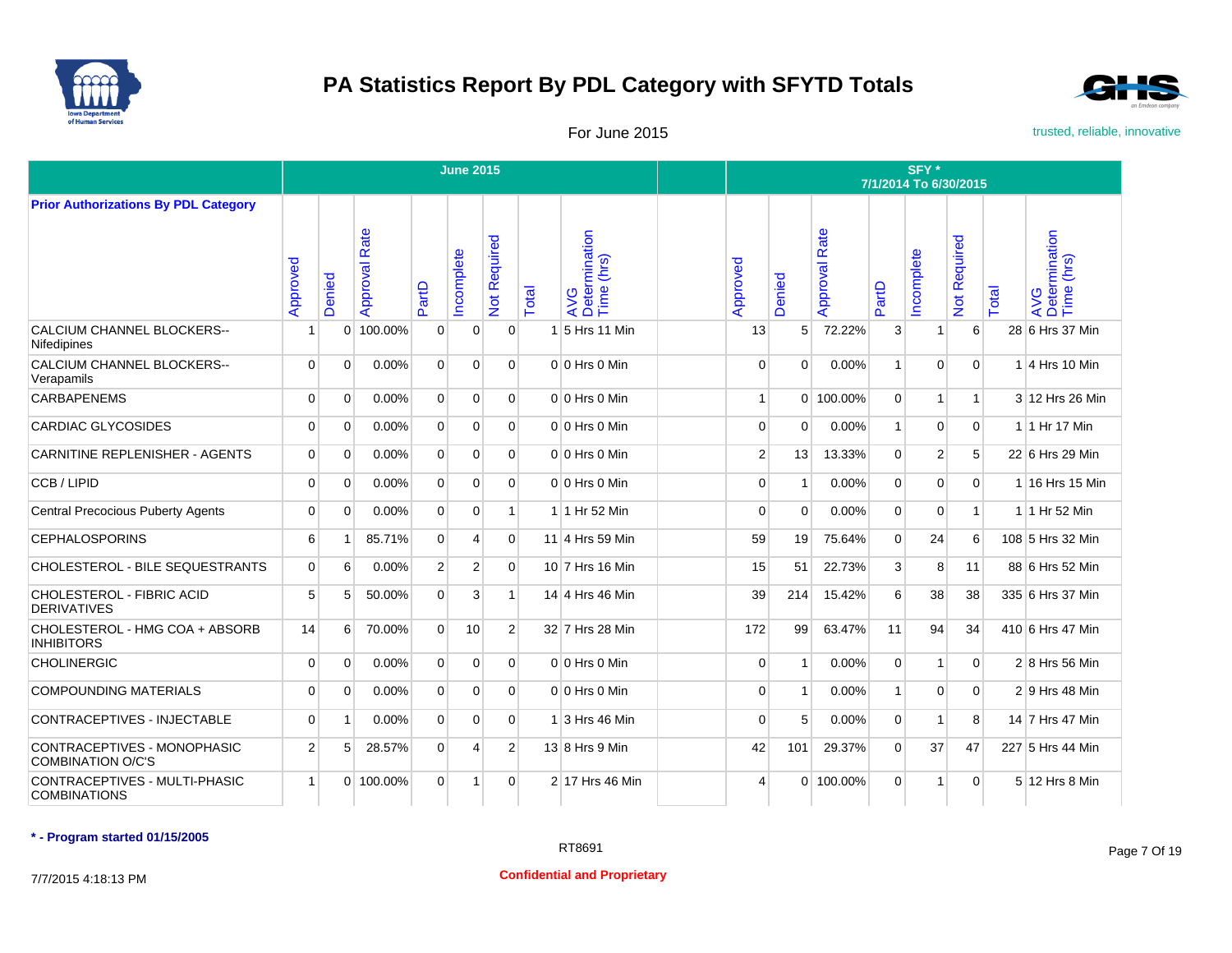



For June 2015 **For June 2015** trusted, reliable, innovative

|                                                      |             |                       |                  |                | <b>June 2015</b> |                     |       |                                    |                |                |                      |                | SFY*<br>7/1/2014 To 6/30/2015 |                   |       |                                    |
|------------------------------------------------------|-------------|-----------------------|------------------|----------------|------------------|---------------------|-------|------------------------------------|----------------|----------------|----------------------|----------------|-------------------------------|-------------------|-------|------------------------------------|
| <b>Prior Authorizations By PDL Category</b>          |             |                       |                  |                |                  |                     |       |                                    |                |                |                      |                |                               |                   |       |                                    |
|                                                      | Approved    | Denied                | Rate<br>Approval | PartD          | ncomplete        | <b>Not Required</b> | Total | AVG<br>Determination<br>Time (hrs) | Approved       | Denied         | <b>Approval Rate</b> | PartD          | ncomplete                     | equired<br>Not Re | Total | AVG<br>Determination<br>Time (hrs) |
| CONTRACEPTIVES - PATCHES/ VAGINAL<br><b>PRODUCTS</b> | $\Omega$    | $\mathbf 0$           | 0.00%            | $\mathbf 0$    | $\mathbf 0$      | 1                   | -1    | 2 Hrs 42 Min                       | $\Omega$       | 8 <sup>1</sup> | 0.00%                | $\mathbf{0}$   | 3                             | 13                |       | 24 4 Hrs 41 Min                    |
| CONTRACEPTIVES - TRI-PHASIC<br><b>COMBINATIONS</b>   | 3           | $\overline{4}$        | 42.86%           | $\mathbf{0}$   | $\mathbf{1}$     | 1                   |       | 9 8 Hrs 52 Min                     | 38             | 37             | 50.67%               | $\Omega$       | 15                            | 18                |       | 108 5 Hrs 51 Min                   |
| COUGH/COLD                                           | 1           | 3                     | 25.00%           | $\overline{0}$ | $\overline{0}$   | $\Omega$            |       | 4 7 Hrs 20 Min                     | $\overline{4}$ | 19             | 17.39%               | $\mathbf{0}$   | 4                             | $\overline{2}$    |       | 29 6 Hrs 24 Min                    |
| COUGH/COLD - ANTITUSSIVE -<br><b>NONNARCOTIC</b>     | $\Omega$    | 3                     | 0.00%            | $\mathbf{0}$   | $\overline{2}$   | $\overline{0}$      |       | 5 2 Hrs 22 Min                     | $\Omega$       | 26             | 0.00%                | $\mathbf{1}$   | 5                             | $\mathbf 0$       |       | 32 7 Hrs 33 Min                    |
| COUGH/COLD - ANTITUSSIVE-<br><b>EXPECTORANT</b>      | $\Omega$    | $\mathbf 0$           | 0.00%            | $\mathbf{0}$   | $\mathbf 0$      | $\overline{0}$      |       | $0 0$ Hrs $0$ Min                  | $\Omega$       | 5              | 0.00%                | $\mathbf{0}$   | $\mathbf{0}$                  | $\overline{0}$    |       | 5 8 Hrs 27 Min                     |
| COUGH/COLD - DECONGESTANT &<br><b>ANTIHISTAMINE</b>  | $\Omega$    | -1                    | 0.00%            | $\overline{0}$ | $\mathbf 0$      | $\Omega$            |       | 1 18 Hrs 50 Min                    | $\Omega$       | 1              | 0.00%                | $\mathbf{0}$   | $\overline{0}$                | $\Omega$          |       | 1 18 Hrs 50 Min                    |
| COUGH/COLD - EXPECTORANTS                            | $\mathbf 0$ | $\Omega$              | 0.00%            | $\mathbf{0}$   | $\mathbf 0$      | $\overline{0}$      |       | $0 0$ Hrs $0$ Min                  | $\Omega$       | 2              | 0.00%                | $\mathbf{0}$   | $\overline{0}$                | $\overline{0}$    |       | 2 10 Hrs 28 Min                    |
| COUGH/COLD - NARCOTIC<br>ANTITUSSIVE-ANTIHISTAMINE   | $\Omega$    | $\overline{1}$        | 0.00%            | $\overline{0}$ | $\mathbf 0$      | $\Omega$            |       | 1 17 Hrs 14 Min                    | $\Omega$       | 8              | 0.00%                | $\mathbf{0}$   | $\mathbf{0}$                  | $\overline{0}$    |       | 8 11 Hrs 50 Min                    |
| COUGH/COLD - SYSTEMIC<br><b>DECONGESTANTS</b>        | $\Omega$    | $\boldsymbol{\Delta}$ | 0.00%            | $\overline{0}$ | 1                | $\Omega$            |       | 5 9 Hrs 6 Min                      | $\Omega$       | 40             | 0.00%                | $\mathbf{0}$   | 4                             | $\overline{4}$    |       | 48 7 Hrs 6 Min                     |
| COX 2 INHIBITORS - HIGHLY SELECTIVE                  | 23          | 43                    | 34.85%           | $\overline{0}$ | 26               | $\overline{7}$      |       | 99 6 Hrs 54 Min                    | 277            | 460            | 37.58%               | 24             | 166                           | 40                |       | 967 6 Hrs 14 Min                   |
| COX 2 INHIBITORS - SELECTIVE                         | 15          | 11                    | 57.69%           | $\overline{0}$ | 13               | $\overline{7}$      |       | 46 7 Hrs 59 Min                    | 196            | 160            | 55.06%               | 3 <sup>1</sup> | 120                           | 59                |       | 538 6 Hrs 21 Min                   |
| <b>Cystic Fibrosis Agents</b>                        | 3           | $\Omega$              | 100.00%          | $\Omega$       | $\mathbf{1}$     | $\Omega$            |       | 4 14 Hrs 55 Min                    | 6              | 3              | 66.67%               | $\Omega$       | 3                             | $\overline{4}$    |       | 16 10 Hrs 8 Min                    |
| <b>CYTO-MEGALOVIRUS AGENTS</b>                       | $\Omega$    | -1                    | 0.00%            | $\overline{0}$ | $\mathbf{1}$     | $\Omega$            |       | 2 1 Hr 53 Min                      | 5              | 6              | 45.45%               | $\overline{0}$ | 6                             | $\mathbf{1}$      |       | 18 8 Hrs 53 Min                    |
| <b>DENTAL PRODUCTS</b>                               | $\Omega$    | $\Omega$              | 0.00%            | $\Omega$       | $\mathbf 0$      | $\Omega$            |       | $0 0$ Hrs $0$ Min                  | $\Omega$       | 5              | 0.00%                | $\Omega$       | 1                             | $\overline{0}$    |       | 6 4 Hrs 52 Min                     |
| DIABETIC - ALPHAGLUCOSIDASE                          | 1           | -1                    | 50.00%           | $\overline{0}$ | $\mathbf{1}$     | $\overline{0}$      |       | 3 13 Hrs 17 Min                    |                | 2              | 33.33%               | $\mathbf{1}$   | 1                             | $\overline{0}$    |       | 5 8 Hrs 49 Min                     |
| <b>DIABETIC - INSULIN</b>                            | 21          | 86                    | 19.63%           | $\mathbf{1}$   | 24               | $\mathbf{3}$        |       | 135 7 Hrs 14 Min                   | 26             | 93             | 21.85%               | 10             | 31                            | 13                |       | 173 7 Hrs 3 Min                    |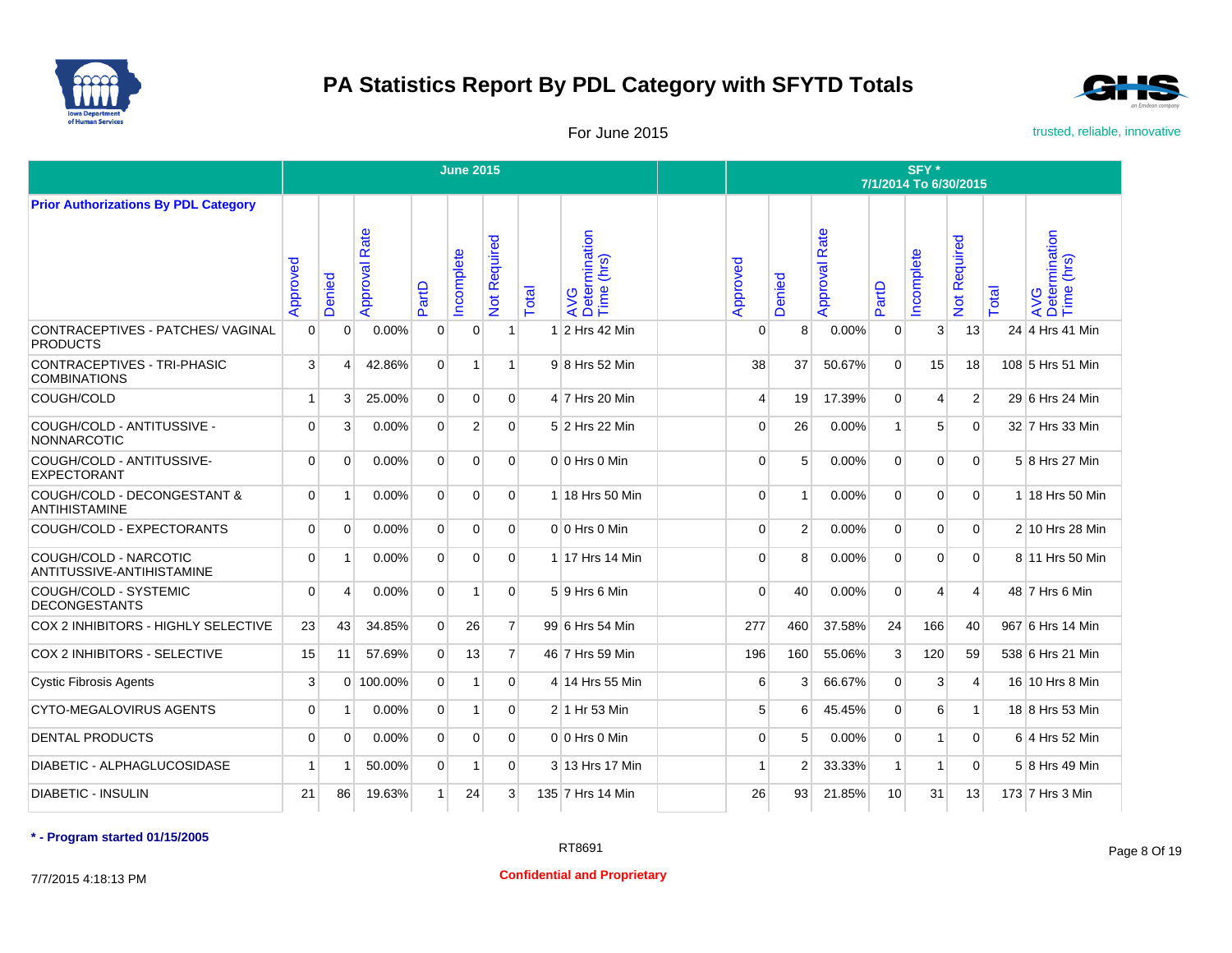



For June 2015 **For June 2015** trusted, reliable, innovative

|                                                |                |                |                  |                | <b>June 2015</b> |                |       |                                    |                |                |                      |              | SFY*<br>7/1/2014 To 6/30/2015 |                     |       |                                    |
|------------------------------------------------|----------------|----------------|------------------|----------------|------------------|----------------|-------|------------------------------------|----------------|----------------|----------------------|--------------|-------------------------------|---------------------|-------|------------------------------------|
| <b>Prior Authorizations By PDL Category</b>    |                |                |                  |                |                  |                |       |                                    |                |                |                      |              |                               |                     |       |                                    |
|                                                | Approved       | Denied         | Rate<br>Approval | PartD          | ncomplete        | Not Required   | Total | AVG<br>Determination<br>Time (hrs) | Approved       | Denied         | <b>Approval Rate</b> | PartD        | Incomplete                    | <b>Not Required</b> | Total | AVG<br>Determination<br>Time (hrs) |
| <b>DIABETIC - INSULIN PENFILLS</b>             | 231            | 75             | 75.49%           | $\overline{2}$ | 66               | 24             |       | 398 7 Hrs 23 Min                   | 2584           | 699            | 78.71%               | 50           | 535                           | 364                 |       | 4232 6 Hrs 26 Min                  |
| <b>DIABETIC - MEGLITINIDES</b>                 | 1              | 0              | 100.00%          | $\overline{0}$ | $\mathbf 0$      | $\mathbf{0}$   |       | $1 4$ Hrs 2 Min                    | $\overline{4}$ |                | 50.00%               | $\mathbf 0$  | 0                             | $\mathbf 0$         |       | $8 6$ Hrs 4 Min                    |
| <b>DIABETIC - NON-INSULIN INJECTABLES</b>      | 57             | 42             | 57.58%           | 1              | 32               | 8              |       | 140 7 Hrs 45 Min                   | 606            | 542            | 52.79%               | 27           | 359                           | 93                  |       | 1627 6 Hrs 31 Min                  |
| DIABETIC - ORAL BIGUANIDES                     | $\overline{0}$ | 5              | 0.00%            | $\overline{0}$ | $\mathbf{1}$     | $\mathbf{0}$   |       | $6$ 7 Hrs 0 Min                    | 15             | 50             | 23.08%               | $\mathbf{1}$ | 13                            | 13                  |       | 92 5 Hrs 24 Min                    |
| DIABETIC - ORAL SULFONYLUREAS                  | $\Omega$       | -1             | 0.00%            | $\overline{0}$ | $\overline{2}$   | $\mathbf{0}$   |       | 3 7 Hrs 25 Min                     | 3              | 30             | 9.09%                | $\mathbf 0$  | 5                             | $\overline{2}$      |       | 40 8 Hrs 37 Min                    |
| <b>DIABETIC - OTHER</b>                        | 145            | 73             | 66.51%           | 5 <sup>1</sup> | 88               | 15             |       | 326 7 Hrs 1 Min                    | 1456           | 936            | 60.87%               | 51           | 805                           | 152                 |       | 3400 6 Hrs 45 Min                  |
| <b>DIABETIC - PENFILLS</b>                     | $\mathbf 0$    | $\Omega$       | 0.00%            | $\overline{0}$ | $\mathbf 0$      | $\mathbf{0}$   |       | $0 0$ Hrs 0 Min                    | $\overline{2}$ | 2              | 50.00%               | $\mathbf{0}$ | 4                             | $\mathbf{1}$        |       | 9 4 Hrs 30 Min                     |
| DIABETIC - SULFONYLUREA / BIGUANIDE            | $\overline{0}$ | $\Omega$       | 0.00%            | 1              | $\mathbf 0$      | $\mathbf{0}$   |       | $1$ 18 Hrs 3 Min                   | $\overline{0}$ | $\Omega$       | 0.00%                | $\mathbf{1}$ | $\mathbf 0$                   | $\mathbf{0}$        |       | 1 18 Hrs 3 Min                     |
| DIABETIC - THIAZOL                             | $\overline{0}$ | $\mathbf 0$    | 0.00%            | $\overline{0}$ | $\mathbf 0$      | $\mathbf{0}$   |       | $0 0$ Hrs 0 Min                    | 3              | $\Omega$       | 100.00%              | $\mathbf{1}$ | 1                             | $\mathbf{0}$        |       | 5 8 Hrs 51 Min                     |
| DIABETIC - THIAZOL / BIGUANIDE<br><b>COMBO</b> | $\Omega$       | $\Omega$       | 0.00%            | $\overline{0}$ | 1                | $\overline{0}$ |       | 1 0 Hrs 52 Min                     | $\Omega$       | $\mathbf{3}$   | 0.00%                | 2            | 1                             | $\Omega$            |       | 6 4 Hrs 46 Min                     |
| <b>DIAGNOSTIC DRUGS</b>                        | $\mathbf 0$    |                | 0.00%            | $\overline{0}$ | $\mathbf 0$      | $\overline{0}$ |       | 1 1 Hr 11 Min                      | $\overline{0}$ | 6              | 0.00%                | $\Omega$     | 5                             | $\mathbf 0$         |       | 11 5 Hrs 38 Min                    |
| <b>Direct Renin Inhibitors</b>                 | $\mathbf 0$    | $\Omega$       | 0.00%            | $\overline{0}$ | $\mathbf 0$      | $\overline{0}$ |       | $0 0$ Hrs 0 Min                    | 6              |                | 0 100.00%            | $\mathbf{0}$ | 1                             | $\mathbf 0$         |       | $7 5$ Hrs 2 Min                    |
| <b>DIURETICS</b>                               | $\mathbf{1}$   |                | 0 100.00%        | $\overline{0}$ | $\mathbf 0$      | $\mathbf{1}$   |       | $2 4$ Hrs 0 Min                    | 61             | 5 <sup>1</sup> | 92.42%               | 5            | 13                            | 11                  |       | 95 5 Hrs 51 Min                    |
| DOPAMINE RECEPTOR AGONISTS                     | $\mathbf 0$    | 0              | 0.00%            | $\overline{0}$ | $\mathbf 0$      | $\overline{0}$ |       | $0 0$ Hrs 0 Min                    | $\overline{0}$ | -1             | 0.00%                | $\mathbf 0$  | $\mathbf 0$                   | $\mathbf 0$         |       | 1 4 Hrs 17 Min                     |
| <b>EAR</b>                                     | 13             | $\overline{7}$ | 65.00%           | $\overline{4}$ | $\overline{2}$   | $\mathbf{0}$   |       | 26 6 Hrs 28 Min                    | 214            | 49             | 81.37%               | 10           | 22                            | 20                  |       | 315 6 Hrs 21 Min                   |
| ELECTROLYTES/ NUTRITIONALS                     | $\mathbf 0$    | 9              | 0.00%            | $\overline{0}$ | 1                | $\overline{0}$ |       | 10 8 Hrs 45 Min                    | 5              | 135            | 3.57%                | $\mathbf{1}$ | 40                            | $\overline{2}$      |       | 183 6 Hrs 2 Min                    |
| <b>Endothelin Receptor Antagonist</b>          | $\mathbf 0$    | 0              | 0.00%            | $\overline{0}$ | $\mathbf 0$      | $\overline{0}$ |       | 0 0 Hrs 0 Min                      | 26             |                | 0 100.00%            | $\mathbf{1}$ | 11                            | 2                   |       | 40 5 Hrs 54 Min                    |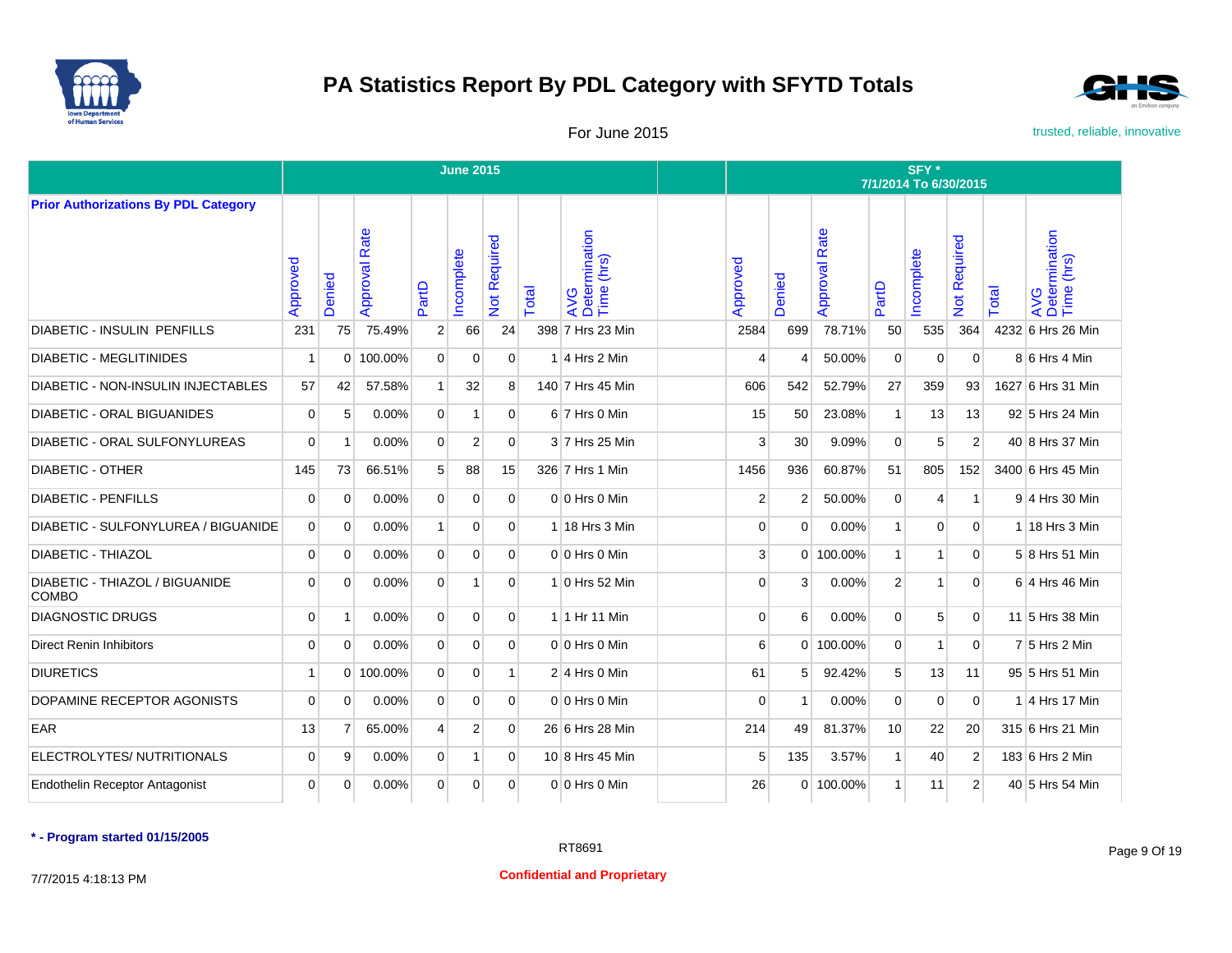



For June 2015 **For June 2015** trusted, reliable, innovative

|                                                         |                |                       |                      |                | <b>June 2015</b> |                |       |                                    |                |               |                      |                | SFY*<br>7/1/2014 To 6/30/2015 |                     |       |                                    |
|---------------------------------------------------------|----------------|-----------------------|----------------------|----------------|------------------|----------------|-------|------------------------------------|----------------|---------------|----------------------|----------------|-------------------------------|---------------------|-------|------------------------------------|
| <b>Prior Authorizations By PDL Category</b>             |                |                       |                      |                |                  |                |       |                                    |                |               |                      |                |                               |                     |       |                                    |
|                                                         | Approved       | Denied                | <b>Approval Rate</b> | PartD          | ncomplete        | Not Required   | Total | AVG<br>Determination<br>Time (hrs) | Approved       | Denied        | <b>Approval Rate</b> | PartD          | ncomplete                     | <b>Not Required</b> | Total | AVG<br>Determination<br>Time (hrs) |
| <b>ERYTHROPOEISIS STIMULATING</b><br><b>AGENTS</b>      | 3              | $\overline{2}$        | 60.00%               | $\Omega$       | 5 <sup>5</sup>   | $\Omega$       |       | 10 9 Hrs 14 Min                    | 23             | 24            | 48.94%               | $\overline{2}$ | 11                            | $\Omega$            |       | 60 7 Hrs 15 Min                    |
| <b>ESTROGEN COMBO'S</b>                                 | $\Omega$       | 6                     | 0.00%                | $\Omega$       | $\mathbf{1}$     | $\Omega$       |       | 7 5 Hrs 40 Min                     | 4              | 26            | 13.33%               | $\Omega$       | 3                             | $\mathbf{1}$        |       | 34 9 Hrs 9 Min                     |
| <b>ESTROGENS - PATCHES</b>                              | 1              | $\overline{1}$        | 50.00%               | $\overline{0}$ | 2 <sup>1</sup>   | 1              |       | 5 5 Hrs 58 Min                     | 11             | 39            | 22.00%               | $\mathbf{1}$   | 13                            | 20                  |       | 84 6 Hrs 47 Min                    |
| <b>ESTROGENS - TABS</b>                                 | $\overline{2}$ | $\overline{2}$        | 50.00%               | $\overline{0}$ | $\Omega$         | $\Omega$       |       | 4 10 Hrs 27 Min                    | $\overline{2}$ | 16            | 11.11%               | $\overline{2}$ | 6                             | $\overline{4}$      |       | 30 8 Hrs 14 Min                    |
| <b>FERTILITY REGULATORS</b>                             | $\Omega$       | $\Omega$              | 0.00%                | $\Omega$       | $\vert$          | $\Omega$       |       | $1 0$ Hrs 8 Min                    | $\Omega$       | 11            | 0.00%                | $\Omega$       | 4                             | $\Omega$            |       | 15 6 Hrs 5 Min                     |
| <b>FLUOROQUINOLONES</b>                                 | $\overline{7}$ | $\overline{4}$        | 63.64%               | $\Omega$       | $\mathbf{3}$     | $\mathbf{1}$   |       | 15 7 Hrs 44 Min                    | 72             | 33            | 68.57%               | 1              | 24                            | 10                  |       | 140 5 Hrs 52 Min                   |
| GI - ANTI - FLATULENTS / GI<br><b>STIMULANTS</b>        | 11             | 16                    | 40.74%               | $\mathbf{1}$   | 14               | $\overline{2}$ |       | 44 8 Hrs 48 Min                    | 98             | 139           | 41.35%               | 6              | 153                           | 33                  |       | 429 6 Hrs 27 Min                   |
| GI - ANTIDIARRHEAL / ANTACID - MISC.                    | 23             | $\overline{7}$        | 76.67%               | $\Omega$       | 11               | 5 <sup>5</sup> |       | 46 7 Hrs 10 Min                    | 151            | 78            | 65.94%               | 6              | 59                            | 51                  |       | 345 6 Hrs 7 Min                    |
| <b>GI - ANTIPERISTALTIC AGENTS</b>                      | $\mathbf{1}$   | $\Omega$              | 100.00%              | $\overline{0}$ | $\overline{1}$   | $\Omega$       |       | 2 9 Hrs 55 Min                     | 3              | 2             | 60.00%               | $\overline{4}$ | $\overline{2}$                | $\Omega$            |       | 11 9 Hrs 16 Min                    |
| <b>GI - DIGESTIVE ENZYMES</b>                           | 2              | $\Omega$              | 100.00%              | $\Omega$       | $\mathbf{3}$     | $\Omega$       |       | 5 4 Hrs 58 Min                     | 14             | 6             | 70.00%               | $\Omega$       | 9                             | $\mathbf{3}$        |       | 32 4 Hrs 51 Min                    |
| GI - H2-ANTAGONISTS                                     | 5              | 4                     | 55.56%               | $\Omega$       | $\mathbf{1}$     | $\overline{2}$ |       | 12 12 Hrs 32 Min                   | 24             | 36            | 40.00%               | $\Omega$       | 12                            | 14                  |       | 86 7 Hrs 34 Min                    |
| <b>GI - INFLAMMATORY BOWEL AGENTS</b>                   | 2              | 13                    | 13.33%               | $\overline{0}$ | $\mathbf{3}$     | $\mathbf{1}$   |       | 19 6 Hrs 32 Min                    | 68             | 118           | 36.56%               | 5              | 31                            | 14                  |       | 236 5 Hrs 48 Min                   |
| <b>GI - IRRITABLE BOWEL SYNDROME</b><br><b>AGENTS</b>   | 22             | 29                    | 43.14%               | $\overline{0}$ | 22               | $\vert$        |       | 77 7 Hrs 49 Min                    | 293            | 267           | 52.32%               | 10             | 385                           | 34                  |       | 989 6 Hrs 17 Min                   |
| GI - MISC.                                              | 1              | $\boldsymbol{\Delta}$ | 20.00%               | $\overline{0}$ | $\mathbf{3}$     | $\Omega$       |       | 8 5 Hrs 3 Min                      | 14             | 40            | 25.93%               | $\Omega$       | 14                            | 12                  |       | 80 5 Hrs 52 Min                    |
| <b>GI - MISC. ANTI-ULCER</b>                            | $\mathbf 0$    | 6                     | 0.00%                | $\overline{0}$ | 3 <sup>1</sup>   | $\overline{0}$ |       | $9$ 7 Hrs 9 Min                    | 32             | 96            | 25.00%               | $\mathbf{0}$   | 19                            | 5                   |       | 152 6 Hrs 37 Min                   |
| <b>GI - PROTON PUMP INHIBITOR</b>                       | 134            | 137                   | 49.45%               | 7 <sup>1</sup> | 75               | 31             |       | 384 7 Hrs 42 Min                   | 1499           | 2269          | 39.78%               | 128            | 538                           | 577                 |       | 5011 6 Hrs 7 Min                   |
| <b>GI - PROTON PUMP INHIBITOR/NSAID</b><br><b>COMBO</b> | $\Omega$       | $\Omega$              | 0.00%                | $\Omega$       | $\Omega$         | $\Omega$       |       | $0 0$ Hrs $0$ Min                  | $\Omega$       | $\mathcal{P}$ | 0.00%                | $\mathbf{1}$   | 0                             | $\Omega$            |       | 3 6 Hrs 57 Min                     |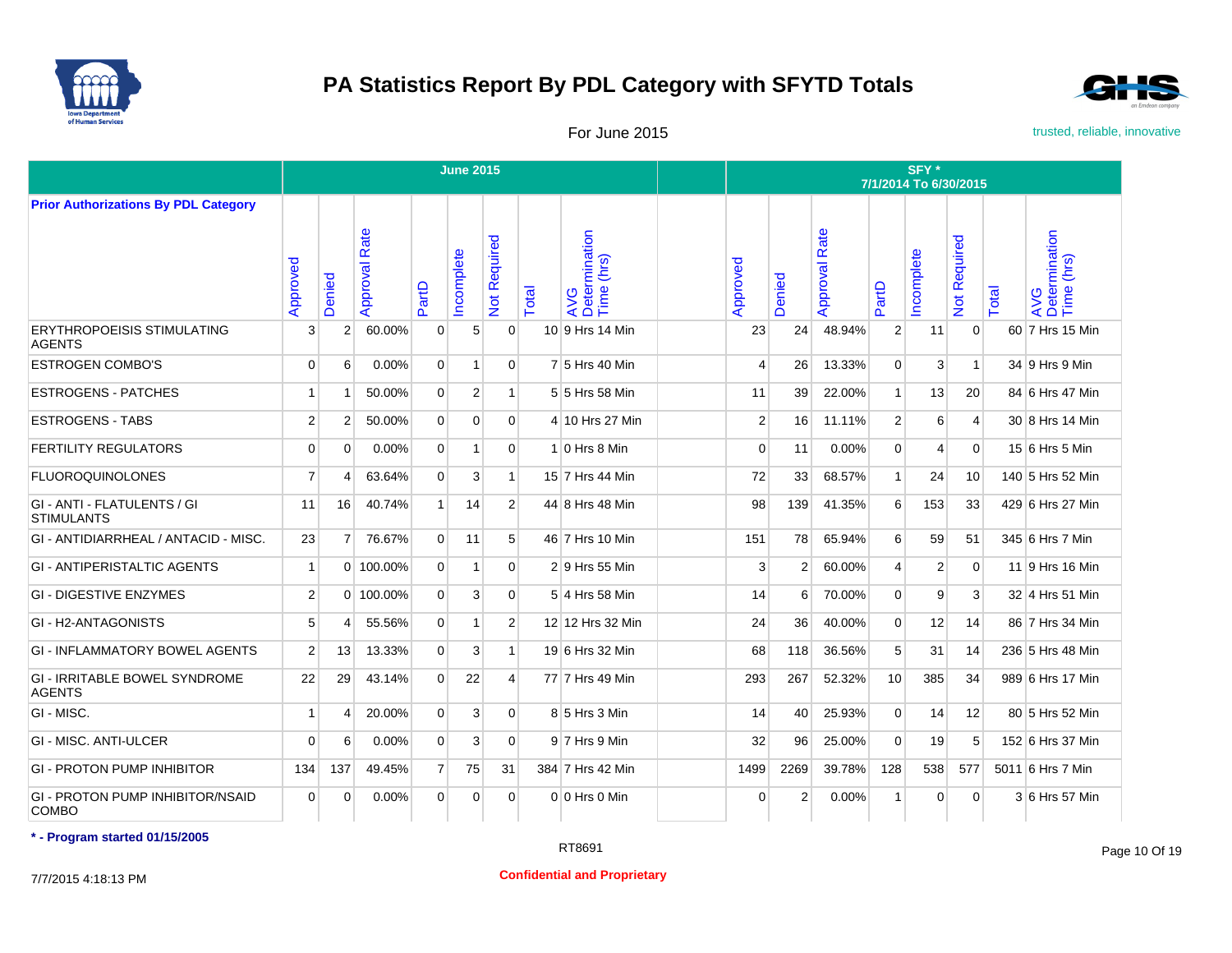



For June 2015 **For June 2015** trusted, reliable, innovative

|                                                                                      |                |                 |                  |                | <b>June 2015</b> |                |       |                                    |                |                |                      |                | SFY *<br>7/1/2014 To 6/30/2015 |                |       |                                    |
|--------------------------------------------------------------------------------------|----------------|-----------------|------------------|----------------|------------------|----------------|-------|------------------------------------|----------------|----------------|----------------------|----------------|--------------------------------|----------------|-------|------------------------------------|
| <b>Prior Authorizations By PDL Category</b>                                          |                |                 |                  |                |                  |                |       |                                    |                |                |                      |                |                                |                |       |                                    |
|                                                                                      | Approved       | Denied          | Rate<br>Approval | PartD          | ncomplete        | Not Required   | Total | AVG<br>Determination<br>Time (hrs) | Approved       | Denied         | <b>Approval Rate</b> | PartD          | ncomplete                      | Not Required   | Total | AVG<br>Determination<br>Time (hrs) |
| <b>GI - ULCER ANTI-INFECTIVE</b>                                                     | $\mathbf 0$    | $\mathbf 1$     | 0.00%            | $\mathbf 0$    | $\mathbf{0}$     | $\Omega$       |       | $1$   1 Hr 0 Min                   | $\Omega$       | 23             | 0.00%                | $\overline{0}$ | $\Omega$                       | $\mathbf{1}$   |       | 24 8 Hrs 54 Min                    |
| GLUCOCORTICOIDS - CORTICOTROPIN                                                      | $\Omega$       | $\Omega$        | 0.00%            | $\Omega$       | $\Omega$         | $\Omega$       |       | $0 0$ Hrs $0$ Min                  | 17             | 4              | 80.95%               | $\Omega$       | 10                             | $\overline{4}$ |       | 35 9 Hrs 22 Min                    |
| <b>GLUCOCORTICOIDS -</b><br><b>MINERALOCORTICOIDS</b>                                | $\mathbf{1}$   |                 | 50.00%           | $\Omega$       | $\mathbf{0}$     |                |       | 3 8 Hrs 57 Min                     | 21             | 20             | 51.22%               | 2 <sup>1</sup> | 9                              | 9              |       | 61 5 Hrs 4 Min                     |
| <b>GOUT</b>                                                                          | 23             | 10 <sup>1</sup> | 69.70%           | 1 <sup>1</sup> | 10               | 1              |       | 45 7 Hrs 45 Min                    | 196            | 121            | 61.83%               | 7 <sup>1</sup> | 102                            | 22             |       | 448 6 Hrs 21 Min                   |
| <b>GRANULOCYTE CSF</b>                                                               | $\overline{7}$ |                 | 0 100.00%        | $\Omega$       | 3                | $\Omega$       |       | 10 12 Hrs 30 Min                   | 83             | 9              | 90.22%               | 2 <sup>1</sup> | 21                             | 13             |       | 128 7 Hrs 22 Min                   |
| <b>GROWTH HORMONE</b>                                                                | 17             | 7               | 70.83%           | $\Omega$       | $\overline{7}$   | $\Omega$       |       | 31 8 Hrs 53 Min                    | 267            | 74             | 78.30%               | $\Omega$       | 67                             | 71             |       | 479 6 Hrs 36 Min                   |
| HEMATOLOGICAL- MONOCLONAL<br><b>ANTIBODY</b>                                         | $\Omega$       | $\mathbf 0$     | 0.00%            | $\Omega$       | $\Omega$         | $\Omega$       |       | $0 0$ Hrs $0$ Min                  | -1             |                | 0 100.00%            | $\Omega$       | 3                              | $\Omega$       |       | $4 2$ Hrs 4 Min                    |
| <b>HEMOSTATIC</b>                                                                    | 5              |                 | 0 100.00%        | $\Omega$       | 3                | 2 <sup>1</sup> |       | 10 7 Hrs 26 Min                    | 39             | 15             | 72.22%               | $\Omega$       | 18                             | $\overline{4}$ |       | 76 6 Hrs 3 Min                     |
| <b>HEPATITIS B ONLY</b>                                                              | $\mathbf{1}$   |                 | 0 100.00%        | $\Omega$       | $\mathbf{0}$     | $\Omega$       |       | 1 6 Hrs 30 Min                     | -1             | 6              | 14.29%               | $\overline{0}$ | 0                              | $\overline{0}$ |       | 7 3 Hrs 16 Min                     |
| <b>HEPATITIS C AGENTS</b>                                                            | 17             | 31              | 35.42%           | $\Omega$       | 34               |                |       | 83 9 Hrs 43 Min                    | 110            | 437            | 20.11%               | 5 <sup>1</sup> | 250                            | 10             |       | 812 6 Hrs 50 Min                   |
| HEREDITARY ANGIOEDEMA AGENTS                                                         | $\mathbf 0$    | $\mathbf 0$     | 0.00%            | $\mathbf 0$    | $\mathbf{0}$     | $\Omega$       |       | 0 0 Hrs 0 Min                      | -1             |                | 0 100.00%            | $\overline{0}$ | 3                              | $\mathbf 0$    |       | 4 5 Hrs 14 Min                     |
| <b>HERPES AGENTS</b>                                                                 | $\mathbf{1}$   | 11              | 8.33%            | $\Omega$       | 3                | $\mathbf{3}$   |       | 18 4 Hrs 40 Min                    | 18             | 63             | 22.22%               | $\Omega$       | $\overline{7}$                 | 11             |       | 99 6 Hrs 4 Min                     |
| HYPERPARATHYROID TREATMENT -<br><b>VITAMIN D ANALOGS</b>                             | $\Omega$       | $\mathbf 0$     | 0.00%            | $\Omega$       | $\Omega$         | $\Omega$       |       | 0 0 Hrs 0 Min                      | $\Omega$       | $\Omega$       | 0.00%                | $\Omega$       | 0                              | $\mathbf{1}$   |       | 1 1 Hr 39 Min                      |
| HYPERPARATHYROID TREATMENT -<br><b>VITAMIN D ANALOGS AND</b><br><b>CALCIMIMETICS</b> | 5              |                 | $0$ 100.00%      | $\Omega$       | $\mathbf{1}$     | $\Omega$       |       | 6 10 Hrs 51 Min                    | 61             | 6              | 91.04%               | $\overline{4}$ | 18                             | 10             |       | 99 7 Hrs 16 Min                    |
| Idiopathic Pulmonary Fibrosis                                                        | $\mathbf 0$    | $\mathbf 0$     | 0.00%            | $\Omega$       | $\mathbf{0}$     | $\Omega$       |       | $0 0$ Hrs 0 Min                    | $\overline{2}$ |                | 0 100.00%            | $\overline{0}$ | 1                              | $\overline{0}$ |       | 3 10 Hrs 11 Min                    |
| <b>IMMUNE SERUMS</b>                                                                 | 0              | $\mathbf 0$     | 0.00%            | $\overline{0}$ | $\mathbf{1}$     | $\overline{2}$ |       | 3 13 Hrs 47 Min                    | 31             | $\overline{7}$ | 81.58%               | 2 <sup>1</sup> | 17                             | 9              |       | 66 7 Hrs 46 Min                    |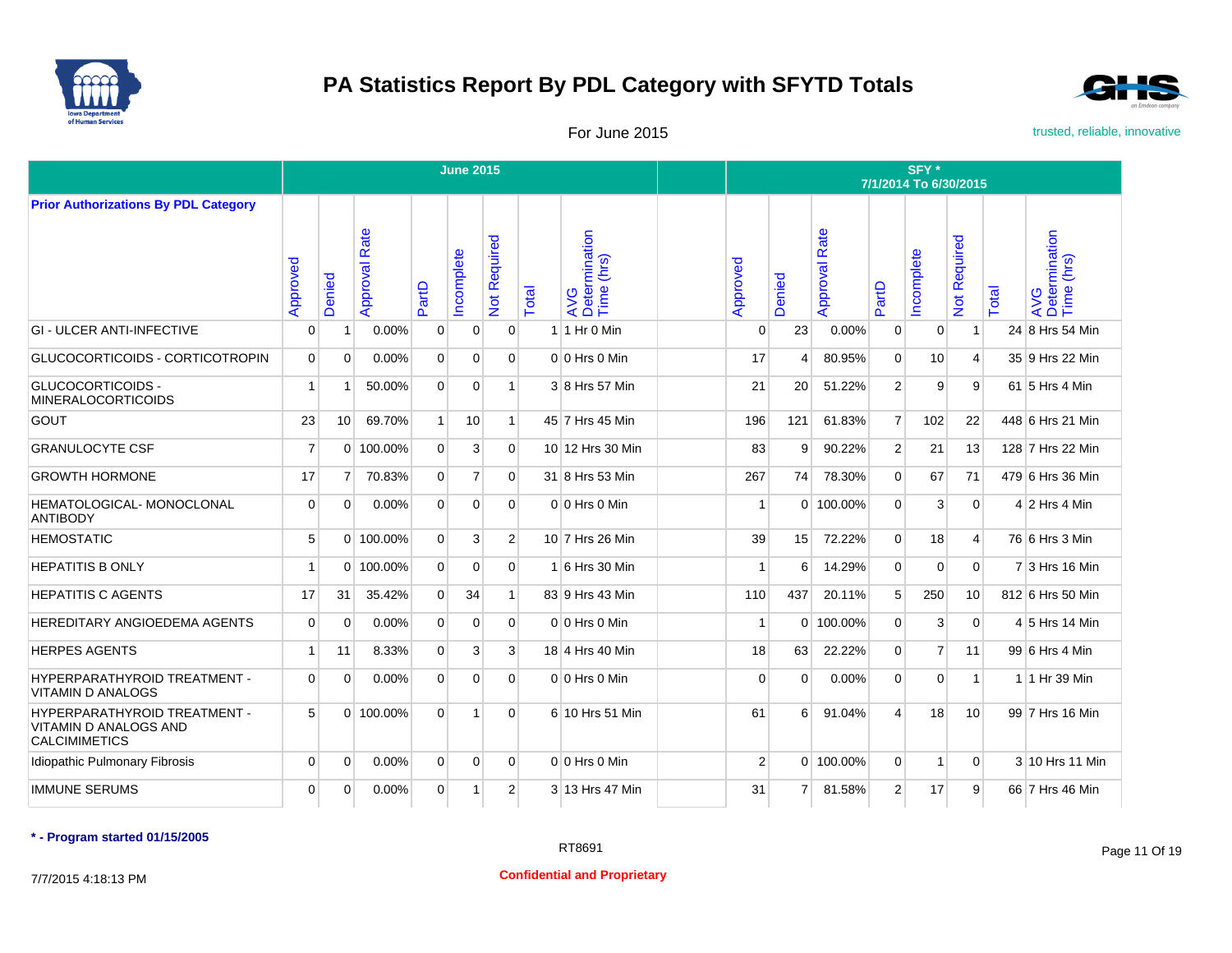



For June 2015 **For June 2015** trusted, reliable, innovative

|                                                                     |                |                         |                  |                | <b>June 2015</b> |                |       |                                    |                                    |                 |                      |                 | SFY*<br>7/1/2014 To 6/30/2015 |                     |       |                                    |
|---------------------------------------------------------------------|----------------|-------------------------|------------------|----------------|------------------|----------------|-------|------------------------------------|------------------------------------|-----------------|----------------------|-----------------|-------------------------------|---------------------|-------|------------------------------------|
| <b>Prior Authorizations By PDL Category</b>                         |                |                         |                  |                |                  |                |       |                                    |                                    |                 |                      |                 |                               |                     |       |                                    |
|                                                                     | Approved       | Denied                  | Rate<br>Approval | PartD          | ncomplete        | Not Required   | Total | AVG<br>Determination<br>Time (hrs) | $\overline{\mathbf{o}}$<br>Approve | Denied          | <b>Approval Rate</b> | PartD           | Incomplete                    | <b>Vot Required</b> | Total | AVG<br>Determination<br>Time (hrs) |
| <b>IMMUNOSUPPRESSANTS</b>                                           | 1              | $\overline{1}$          | 50.00%           | $\overline{0}$ | $\overline{0}$   | $\mathbf{0}$   |       | 2 18 Hrs 13 Min                    | 8                                  | 10 <sup>1</sup> | 44.44%               | 3               | 4                             | $\overline{7}$      |       | 32 5 Hrs 24 Min                    |
| <b>IMPOTENCE AGENTS</b>                                             | $\Omega$       | 26                      | 0.00%            | $\overline{0}$ | 4                | $\Omega$       |       | 30 7 Hrs 35 Min                    | $\Omega$                           | 258             | 0.00%                | $5\overline{5}$ | 17                            | $\Omega$            |       | 280 6 Hrs 35 Min                   |
| INFLUENZA AGENTS                                                    | 0              | $\Omega$                | 0.00%            | $\overline{0}$ | $\Omega$         | $\Omega$       |       | $0 0$ Hrs $0$ Min                  |                                    | 4               | 20.00%               | $\Omega$        | 3                             | $\overline{2}$      |       | 10 5 Hrs 22 Min                    |
| <b>K REMOVING RESINS</b>                                            | $\Omega$       | $\Omega$                | 0.00%            | $\overline{0}$ | $\Omega$         | $\Omega$       |       | 0 0 Hrs 0 Min                      | $\Omega$                           | $\overline{2}$  | 0.00%                | $\mathbf{0}$    | $\mathbf 0$                   | $\overline{2}$      |       | 4 9 Hrs 43 Min                     |
| <b>LHRH/GnRH Agonist Analog Pituitary</b><br>Suppressants           | $\Omega$       | $\Omega$                | 0.00%            | $\Omega$       | $\Omega$         | $\Omega$       |       | 0 0 Hrs 0 Min                      | $\Omega$                           | 5               | 0.00%                | $\Omega$        | 1                             | $\Omega$            |       | 6 2 Hrs 8 Min                      |
| LINCOSAMIDES / OXAZOLIDINONES /<br><b>LEPROSTATICS</b>              | 18             | 5                       | 78.26%           | $\overline{0}$ | 15               | $\overline{2}$ |       | 40 7 Hrs 38 Min                    | 147                                | 71              | 67.43%               | 8               | 90                            | 19                  |       | 335 6 Hrs 30 Min                   |
| LITHIUM                                                             | $\Omega$       | $\overline{\mathbf{1}}$ | 0.00%            | $\overline{0}$ | $\overline{0}$   | $\mathbf{1}$   |       | 2 18 Hrs 13 Min                    | $\Omega$                           | 23              | 0.00%                | $\mathbf{0}$    | $\mathbf 0$                   | 5                   |       | 28 7 Hrs 4 Min                     |
| MACROLIDES / ERYTHROMYCIN'S /<br><b>KETOLIDES</b>                   | 10             | 11                      | 47.62%           | $\Omega$       | 4                | $\mathbf{1}$   |       | 26 7 Hrs 37 Min                    | 233                                | 72              | 76.39%               | 3               | 50                            | 28                  |       | 386 5 Hrs 59 Min                   |
| Metabolic Modifiers Lysosomal Storage<br><b>Disorder Treatments</b> | $\Omega$       | $\Omega$                | 0.00%            | $\Omega$       | $\overline{0}$   | $\Omega$       |       | 0 0 Hrs 0 Min                      | $\overline{2}$                     |                 | 0 100.00%            | $\Omega$        | $\overline{2}$                | $\overline{2}$      |       | 6 13 Hrs 52 Min                    |
| MIGRAINE - ERGOTAMINE DERIVATIVES                                   | $\Omega$       | -1                      | 0.00%            | $\Omega$       | $\Omega$         | $\Omega$       | 1     | 3 Hrs 52 Min                       | $\overline{2}$                     | 6               | 25.00%               | $\mathbf{1}$    | $\Omega$                      | $\overline{2}$      |       | 11 5 Hrs 21 Min                    |
| MIGRAINE - MISC.                                                    | $\Omega$       | $\overline{7}$          | 0.00%            | $\Omega$       | $\mathbf{1}$     | $\Omega$       |       | 8 12 Hrs 13 Min                    | $\overline{2}$                     | 54              | 3.57%                | $\Omega$        | $\overline{2}$                | $\mathbf{0}$        |       | 58 8 Hrs 10 Min                    |
| MIGRAINE - SELECTIVE SEROTONIN<br>AGONISTS (5HT)--Injectables       | 3              | 8                       | 27.27%           | $\Omega$       | 3                | 3              |       | 17 8 Hrs 24 Min                    | 23                                 | 77              | 23.00%               | $\overline{2}$  | 27                            | 44                  |       | 173 6 Hrs 27 Min                   |
| MIGRAINE - SELECTIVE SEROTONIN<br>AGONISTS (5HT)--Tabs              | 19             | 8                       | 70.37%           | $\Omega$       | 13               | 8              |       | 48 7 Hrs 32 Min                    | 176                                | 283             | 38.34%               | 16              | 115                           | 116                 |       | 706 6 Hrs 31 Min                   |
| <b>MINERALS</b>                                                     | 27             | 17                      | 61.36%           | $\overline{0}$ | 17               | 5              |       | 66 7 Hrs 12 Min                    | 318                                | 147             | 68.39%               | 6               | 106                           | 55                  |       | 632 6 Hrs 3 Min                    |
| <b>MISCELLANEOUS</b>                                                | 1              | 38                      | 2.56%            | $\overline{0}$ | 5                |                |       | 45 8 Hrs 26 Min                    | 35                                 | 323             | 9.78%                | 5               | 78                            | 18                  |       | 459 6 Hrs 21 Min                   |
| MOUTH - ANESTHETICS TOPICAL ORAL                                    | $\overline{0}$ | 0                       | 0.00%            | $\overline{0}$ | $\overline{0}$   | $\mathbf{0}$   |       | 0 0 Hrs 0 Min                      | 0                                  | -1              | 0.00%                | $\mathbf 0$     | 0                             | 4                   |       | 5 2 Hrs 53 Min                     |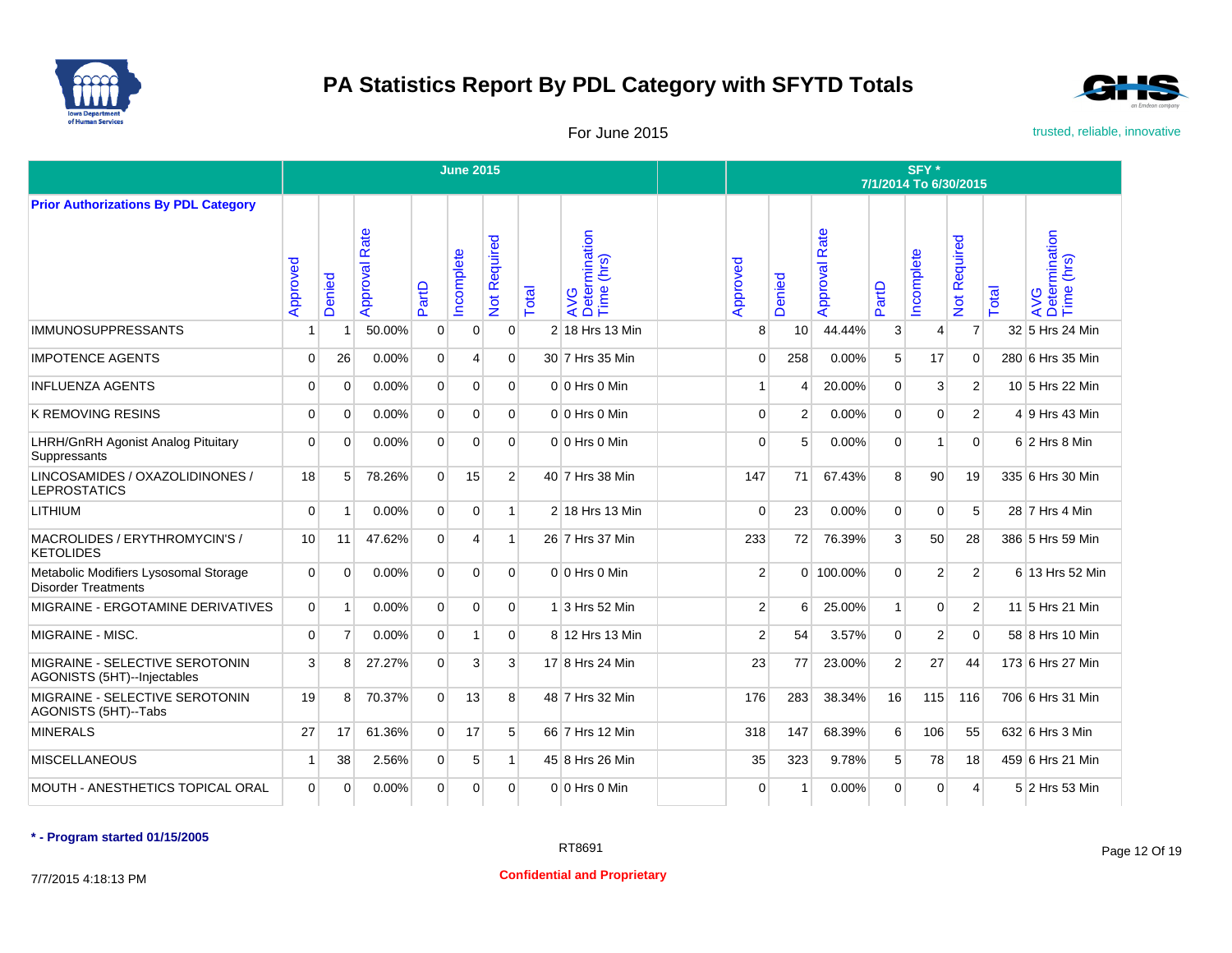



For June 2015 **For June 2015** trusted, reliable, innovative

|                                                  |                |          |                  |                | <b>June 2015</b> |                     |       |                                    | SFY *<br>7/1/2014 To 6/30/2015 |              |                      |                |                |                     |       |                                    |  |  |
|--------------------------------------------------|----------------|----------|------------------|----------------|------------------|---------------------|-------|------------------------------------|--------------------------------|--------------|----------------------|----------------|----------------|---------------------|-------|------------------------------------|--|--|
| <b>Prior Authorizations By PDL Category</b>      |                |          |                  |                |                  |                     |       |                                    |                                |              |                      |                |                |                     |       |                                    |  |  |
|                                                  | Approved       | Denied   | Rate<br>Approval | PartD          | ncomplete        | <b>Not Required</b> | Total | AVG<br>Determination<br>Time (hrs) | Approved                       | Denied       | <b>Approval Rate</b> | PartD          | Incomplete     | <b>Not Required</b> | Total | AVG<br>Determination<br>Time (hrs) |  |  |
| <b>MOUTH ANTI-INFECTIVES</b>                     |                | 1        | 50.00%           | $\mathbf 0$    | $\mathbf 0$      | $\mathbf 0$         |       | 2 14 Hrs 36 Min                    | Δ                              | 10           | 28.57%               | $\mathbf 0$    | $\mathbf 0$    | $\mathbf 0$         |       | 14 12 Hrs 5 Min                    |  |  |
| MULTIPLE SCLEROSIS AGENTS                        | 17             | 10       | 62.96%           | $\Omega$       | 11               | $\mathbf{3}$        |       | 41 7 Hrs 1 Min                     | 243                            | 118          | 67.31%               | $\overline{7}$ | 148            | 36                  |       | 552 5 Hrs 39 Min                   |  |  |
| MULTIPLE SCLEROSIS AGENTS-<br><b>INTERFERONS</b> | $\mathbf{1}$   |          | 50.00%           | $\overline{0}$ | 1                | $\Omega$            |       | 3 7 Hrs 21 Min                     | 8                              | 7            | 53.33%               | $\overline{7}$ | $\overline{7}$ | $\mathbf{1}$        |       | 30 5 Hrs 22 Min                    |  |  |
| MUSCLE RELAXANT - COMBINATIONS                   | $\overline{0}$ | $\Omega$ | 0.00%            | $\overline{0}$ | $\mathbf 0$      | $\mathbf{1}$        |       | $1$ 2 Hrs 23 Min                   | $\Omega$                       | 3            | 0.00%                | $\mathbf 0$    | 0              | $\mathbf{1}$        |       | 4 5 Hrs 28 Min                     |  |  |
| <b>MUSCLE RELAXANTS</b>                          | 9              | 20       | 31.03%           | $\overline{4}$ | 12               | $\overline{4}$      |       | 49 7 Hrs 35 Min                    | 104                            | 294          | 26.13%               | 29             | 85             | 19                  |       | 531 6 Hrs 46 Min                   |  |  |
| NARCOTIC - ANTAGONISTS                           | $\mathbf{1}$   | $\Omega$ | 100.00%          | $\overline{0}$ | $\overline{2}$   | $\overline{0}$      |       | $3$ 4 Hrs 17 Min                   | 27                             | 15           | 64.29%               | $\mathbf 0$    | 16             | 6                   |       | 64 5 Hrs 51 Min                    |  |  |
| NARCOTICS - MISC.                                | 84             | 43       | 66.14%           | 5 <sup>5</sup> | 40               | 11                  |       | 183 7 Hrs 51 Min                   | 950                            | 622          | 60.43%               | 34             | 468            | 137                 |       | 2211 6 Hrs 32 Min                  |  |  |
| NARCOTICS - SELECTED                             | $\Omega$       | 5        | 0.00%            | $\overline{0}$ | $\mathbf 0$      | $\overline{0}$      |       | 5 11 Hrs 43 Min                    | 33                             | 87           | 27.50%               | $\mathbf 0$    | 42             | 9                   |       | 171 6 Hrs 37 Min                   |  |  |
| NARCOTICS-LONG ACTING                            | 96             | 50       | 65.75%           | $\overline{4}$ | 64               | $\overline{7}$      |       | 221 7 Hrs 25 Min                   | 925                            | 750          | 55.22%               | 41             | 551            | 102                 |       | 2369 6 Hrs 12 Min                  |  |  |
| Nasal Steroid/Antihistamine Combos               | $\mathbf{1}$   | Δ        | 20.00%           | $\overline{0}$ | 0                | $\overline{0}$      |       | $5$ 4 Hrs 18 Min                   | 8                              | 32           | 20.00%               | $\vert$ 2      | 8              | $\mathbf{1}$        |       | 51 6 Hrs 21 Min                    |  |  |
| NEUROLOGICS - MISC.                              | 3              | Δ        | 42.86%           | $\overline{0}$ | 2                | $\overline{0}$      |       | 9 7 Hrs 44 Min                     | 26                             | 27           | 49.06%               | 3              | 14             | $\overline{2}$      |       | 72 7 Hrs 35 Min                    |  |  |
| NEUROMUSCULAR BLOCKING AGENTS                    | $\overline{0}$ |          | 0.00%            | $\overline{0}$ | $\mathbf 0$      | $\overline{0}$      |       | 1 1 Hr 23 Min                      | 0                              | 32           | 0.00%                | $\mathbf{1}$   | 9              | $\mathbf 0$         |       | 42 6 Hrs 37 Min                    |  |  |
| <b>NICARDIPINES</b>                              | $\Omega$       | $\Omega$ | 0.00%            | $\overline{0}$ | $\mathbf 0$      | $\overline{0}$      |       | 0 0 Hrs 0 Min                      | $\overline{2}$                 |              | 0 100.00%            | $\overline{0}$ | 3              | $\mathbf 0$         |       | 5 5 Hrs 0 Min                      |  |  |
| NICOTINE PATCHES / TABLETS                       | 618            | 155      | 79.95%           | $\mathbf{1}$   | 82               | 6                   |       | 862 3 Hrs 55 Min                   | 6206                           | 1847         | 77.06%               | $\overline{2}$ | 743            | 126                 |       | 8924 3 Hrs 0 Min                   |  |  |
| NICOTINE REPLACEMENT - OTHER                     | 87             | 19       | 82.08%           | $\overline{2}$ | 11               | 2                   |       | 121 3 Hrs 28 Min                   | 823                            | 302          | 73.16%               | 8              | 97             | 22                  |       | 1252 3 Hrs 5 Min                   |  |  |
| NITRO - OINTMENT/CAP/CR                          | $\overline{0}$ | $\Omega$ | 0.00%            | $\overline{0}$ | $\mathbf 0$      | $\overline{0}$      |       | 0 0 Hrs 0 Min                      | $\mathbf 0$                    | $\Omega$     | 0.00%                | $\mathbf{1}$   | 0              | $\mathbf{1}$        |       | 2 1 Hr 20 Min                      |  |  |
| NITRO - SUBLINGUAL/ SPRAY                        | $\overline{0}$ | 0        | 0.00%            | $\overline{0}$ | $\mathbf 0$      | $\overline{0}$      |       | 0 0 Hrs 0 Min                      | 4                              | $\mathbf{3}$ | 57.14%               | $\mathbf 0$    | $\overline{2}$ | $\mathbf{1}$        |       | 10 9 Hrs 47 Min                    |  |  |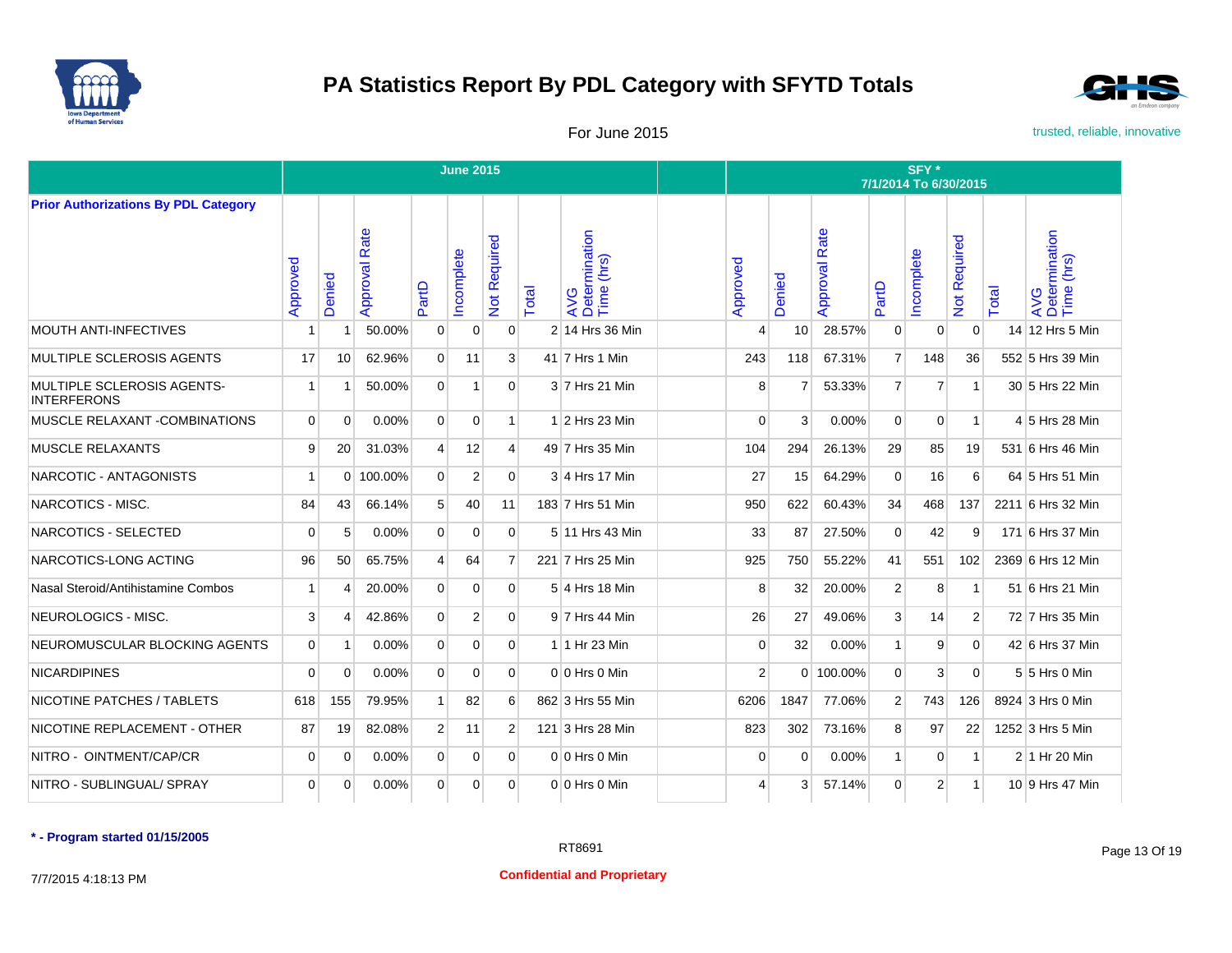



For June 2015 **For June 2015** trusted, reliable, innovative

|                                                   |                |                |                  |                | <b>June 2015</b> |                                     |       |                                    | SFY*<br>7/1/2014 To 6/30/2015 |                |                      |                |                  |                               |       |                                    |  |  |
|---------------------------------------------------|----------------|----------------|------------------|----------------|------------------|-------------------------------------|-------|------------------------------------|-------------------------------|----------------|----------------------|----------------|------------------|-------------------------------|-------|------------------------------------|--|--|
| <b>Prior Authorizations By PDL Category</b>       |                |                |                  |                |                  |                                     |       |                                    |                               |                |                      |                |                  |                               |       |                                    |  |  |
|                                                   | Approved       | Denied         | Rate<br>Approval | PartD          | ncomplete        | Required<br>$\overline{\mathsf{z}}$ | Total | AVG<br>Determination<br>Time (hrs) | Approved                      | Denied         | <b>Approval Rate</b> | PartD          | Incomplete       | equired<br>œ<br>$\frac{5}{2}$ | Total | AVG<br>Determination<br>Time (hrs) |  |  |
| <b>NSAIDS</b>                                     | 32             | 59             | 35.16%           | 1              | 36               | 4                                   |       | 132 8 Hrs 23 Min                   | 323                           | 657            | 32.96%               | 28             | 261              | 69                            |       | 1338 6 Hrs 28 Min                  |  |  |
| OP. ANTIALLERGICS                                 | 3              | 5              | 37.50%           | $\overline{0}$ | $\overline{0}$   | $\mathbf{1}$                        |       | 9 9 Hrs 47 Min                     | 12                            | 20             | 37.50%               | $\mathbf{1}$   | 6                | 5                             |       | 44 6 Hrs 4 Min                     |  |  |
| OP. ANTIBIOTICS                                   | $\Omega$       | $\overline{2}$ | 0.00%            | $\overline{0}$ | $\Omega$         | $\overline{0}$                      |       | 2 3 Hrs 33 Min                     | $\overline{7}$                | 12             | 36.84%               | $\mathbf{0}$   | $\mathbf{1}$     | $\overline{2}$                |       | 22 7 Hrs 46 Min                    |  |  |
| OP. ANTIINFLAMMATORY / STEROIDS<br>OPHTH.         | 2              | 13             | 13.33%           | $\overline{0}$ | 4                | 2 <sup>1</sup>                      |       | 21 8 Hrs 28 Min                    | 48                            | 146            | 24.74%               | $\mathbf{1}$   | 35               | 15                            |       | 245 6 Hrs 44 Min                   |  |  |
| OP. ARTIFICIAL TEARS AND<br><b>LUBRICANTS</b>     | $\Omega$       | $\Omega$       | 0.00%            | $\overline{0}$ | $\mathbf{0}$     | $\Omega$                            |       | 0 0 Hrs 0 Min                      | $\overline{2}$                | 6              | 25.00%               | $\mathbf{0}$   | $\mathbf 0$      | $\mathbf{0}$                  |       | 8 2 Hrs 20 Min                     |  |  |
| OP. BETA - BLOCKERS                               | $\Omega$       | $\Omega$       | 0.00%            | $\overline{0}$ | $\Omega$         | $\Omega$                            |       | $0 0$ Hrs $0$ Min                  | $\Omega$                      | -1             | 0.00%                | $\Omega$       | $\mathbf{1}$     | $\mathbf{0}$                  |       | 2 9 Hrs 32 Min                     |  |  |
| OP. CARBONIC ANHYDRASE<br>INHIBITORS/COMBO        | $\mathbf 0$    | $\mathbf 0$    | 0.00%            | $\mathbf 0$    | $\overline{0}$   | $\overline{0}$                      |       | 0 0 Hrs 0 Min                      | 3                             | -1             | 75.00%               | $\overline{0}$ | 1                | $\mathbf{0}$                  |       | 5 6 Hrs 16 Min                     |  |  |
| OP. CYCLOPLEGICS                                  | 1              | $\Omega$       | 100.00%          | $\overline{0}$ | $\mathbf{0}$     | $\Omega$                            |       | 1 19 Hrs 47 Min                    | $\overline{1}$                | 2              | 33.33%               | $\mathbf{1}$   | $\mathbf 0$      | $\overline{0}$                |       | 4 10 Hrs 23 Min                    |  |  |
| OP. MISC                                          | 16             | 2              | 88.89%           | 1 <sup>1</sup> | 9                | $\mathbf{3}$                        |       | 31 6 Hrs 19 Min                    | 175                           | 30             | 85.37%               | 11             | 141              | 21                            |       | 378 5 Hrs 58 Min                   |  |  |
| OP. NSAID'S                                       | 0              | $\Omega$       | 0.00%            | $\overline{0}$ | $\Omega$         | $\Omega$                            |       | $0 0$ Hrs $0$ Min                  | $\Omega$                      | 5              | 0.00%                | $\mathbf{1}$   | $\boldsymbol{2}$ | $\mathbf{0}$                  |       | 8 6 Hrs 38 Min                     |  |  |
| OP. PROSTAGLANDINS                                | 2              | $\Omega$       | 100.00%          | $\overline{0}$ | 2                | $\Omega$                            |       | 4 6 Hrs 55 Min                     | 22                            | 16             | 57.89%               | $\mathbf{0}$   | 8                | 5                             |       | 51 5 Hrs 11 Min                    |  |  |
| OP. QUINOLONES                                    | $\overline{0}$ | 2              | 0.00%            | $\overline{0}$ | $\mathbf{0}$     | $\overline{0}$                      |       | $2 \mid 4 \mid$ Hrs 4 Min          | $\overline{2}$                | 9              | 18.18%               | $\overline{0}$ | 3                | 3                             |       | 17 5 Hrs 1 Min                     |  |  |
| OP. SELECTIVE ALPHA ADRENERGIC<br><b>AGONISTS</b> | $\mathbf 0$    | $\mathbf 0$    | 0.00%            | $\overline{0}$ | $\Omega$         | $\Omega$                            |       | 0 0 Hrs 0 Min                      | 1                             | 16             | 5.88%                | $\mathbf{1}$   | 6                | $\mathbf{0}$                  |       | 24 12 Hrs 53 Min                   |  |  |
| <b>OSTEOPOROSIS</b>                               | 5              | 5              | 50.00%           | 1              | 4                | $\Omega$                            |       | 15 5 Hrs 22 Min                    | 53                            | 64             | 45.30%               | $\overline{9}$ | 39               | $\overline{4}$                |       | 169 6 Hrs 6 Min                    |  |  |
| PARKINSONS - ANTICHOLINERGICS                     | 0              | $\Omega$       | 0.00%            | $\overline{0}$ | $\mathbf{0}$     | $\overline{0}$                      |       | $0 0$ Hrs $0$ Min                  | $\Omega$                      | $\overline{2}$ | 0.00%                | $\overline{0}$ | 1                | $\mathbf{1}$                  |       | 4 1 Hr 27 Min                      |  |  |
| PARKINSONS - COMT INHIBITORS                      | $\Omega$       | $\Omega$       | 0.00%            | $\overline{0}$ | $\overline{0}$   | $\Omega$                            |       | $0 0$ Hrs $0$ Min                  | $\Omega$                      | $\overline{2}$ | 0.00%                | $\mathbf{0}$   | 0                | $\mathbf{0}$                  |       | $2 0$ Hrs 30 Min                   |  |  |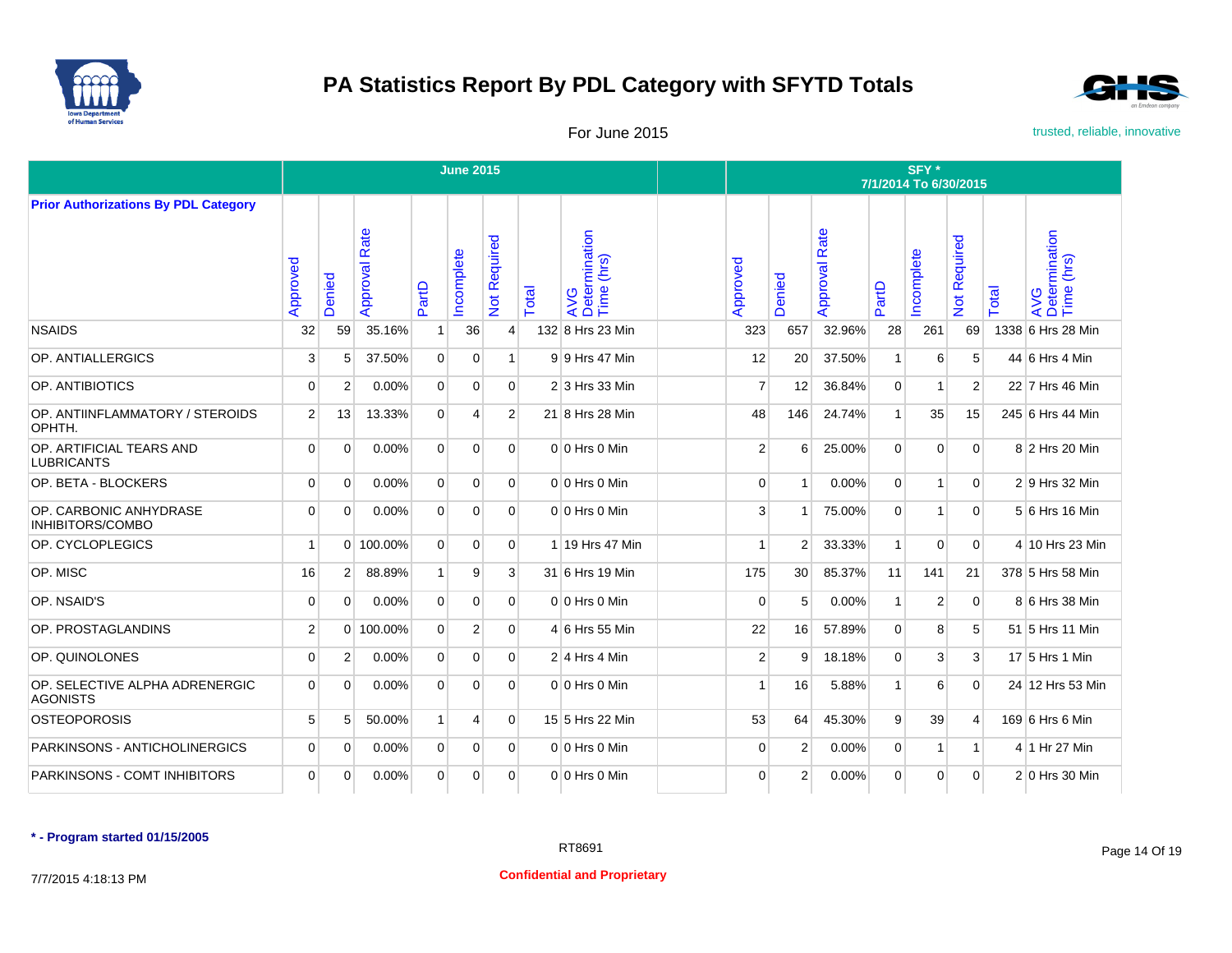



For June 2015 **For June 2015** trusted, reliable, innovative

|                                                   |                |                |                  |                | <b>June 2015</b> |                |       |                                    | SFY*<br>7/1/2014 To 6/30/2015 |                         |                      |                |           |                        |       |                                    |  |  |
|---------------------------------------------------|----------------|----------------|------------------|----------------|------------------|----------------|-------|------------------------------------|-------------------------------|-------------------------|----------------------|----------------|-----------|------------------------|-------|------------------------------------|--|--|
| <b>Prior Authorizations By PDL Category</b>       |                |                |                  |                |                  |                |       |                                    |                               |                         |                      |                |           |                        |       |                                    |  |  |
|                                                   | Approved       | Denied         | Rate<br>Approval | PartD          | ncomplete        | Not Required   | Total | AVG<br>Determination<br>Time (hrs) | Approved                      | Denied                  | <b>Approval Rate</b> | PartD          | ncomplete | Required<br><b>Not</b> | Total | AVG<br>Determination<br>Time (hrs) |  |  |
| PARKINSONS - SELECTED DOPAMIN<br><b>AGONISTS</b>  | 4              |                | 80.00%           | $\Omega$       | $\mathbf{0}$     | $\Omega$       |       | 5 16 Hrs 8 Min                     | 24                            | 24                      | 50.00%               | $\mathbf{0}$   | 10        | $\overline{4}$         |       | 62 7 Hrs 37 Min                    |  |  |
| phenylketonuria                                   | $\Omega$       | $\Omega$       | 0.00%            | $\Omega$       | $\Omega$         | $\Omega$       |       | $0 0$ Hrs $0$ Min                  | 14                            |                         | 0 100.00%            | $\Omega$       | 3         | 3                      |       | $20 \vert 5$ Hrs 49 Min            |  |  |
| PHOSPHATE BINDERS                                 | 4              | $\overline{2}$ | 66.67%           | $\overline{0}$ | 6                | $\Omega$       |       | 12 5 Hrs 1 Min                     | 24                            | 25                      | 48.98%               | 10             | 16        | $\overline{2}$         |       | 77 5 Hrs 54 Min                    |  |  |
| PHOSPHODIESTERASE INHIBITORS                      | 5              | $\overline{1}$ | 83.33%           | 1              | 5                | $\Omega$       |       | $12$ 7 Hrs 0 Min                   | 69                            | 57                      | 54.76%               | $\overline{7}$ | 81        | 9                      |       | 223 7 Hrs 27 Min                   |  |  |
| PLATELET AGGR. INHIBITORS / COMBO'S<br>- MISC.    | $\Omega$       | $\Omega$       | 0.00%            | $\Omega$       | $\Omega$         | $\Omega$       |       | $0 0$ Hrs $0$ Min                  | $\Omega$                      | $\Omega$                | 0.00%                | $\mathbf{1}$   | 1         | $\Omega$               |       | 2 1 Hr 14 Min                      |  |  |
| PLATELET AGGREGATION INHIBITORS                   | 14             | 3              | 82.35%           | 1              | 3                | 4              |       | 25 8 Hrs 57 Min                    | 131                           | 73                      | 64.22%               | 5              | 58        | 15                     |       | 282 5 Hrs 47 Min                   |  |  |
| <b>POWDERS</b>                                    | $\Omega$       | $\Omega$       | 0.00%            | $\overline{0}$ | 1                | $\Omega$       |       | 1 1 Hr 2 Min                       | $\Omega$                      | 16                      | 0.00%                | $\mathbf{0}$   | 3         | $\mathbf{1}$           |       | 20 4 Hrs 40 Min                    |  |  |
| <b>PROGESTINS</b>                                 | 1              | 8              | 11.11%           | $\overline{0}$ | 1 <sup>1</sup>   | $\overline{2}$ |       | 12 11 Hrs 37 Min                   | 31                            | 127                     | 19.62%               | $\Omega$       | 32        | 23                     |       | 213 6 Hrs 45 Min                   |  |  |
| PSYCHOTHERAPEUTIC COMBINATION                     | $\Omega$       | $\Omega$       | 0.00%            | $\overline{0}$ | $\Omega$         | $\Omega$       |       | $0 0$ Hrs $0$ Min                  | 3                             | $\overline{7}$          | 30.00%               | 2 <sup>1</sup> | 3         | $\mathbf{1}$           |       | 16 6 Hrs 17 Min                    |  |  |
| PULMONARY ANTI-HYPERTENSIVES                      | $\overline{7}$ | $\overline{2}$ | 77.78%           | $\Omega$       | 3                | 1              |       | 13 7 Hrs 26 Min                    | 95                            | 37                      | 71.97%               | $\mathbf{1}$   | 35        | 5                      |       | 173 7 Hrs 27 Min                   |  |  |
| PURINE ANALOG                                     | $\mathbf 0$    | $\mathbf 0$    | 0.00%            | $\overline{0}$ | $\overline{0}$   | $\Omega$       |       | $0 0$ Hrs $0$ Min                  | $\Omega$                      | $\Omega$                | 0.00%                | $\overline{0}$ | 3         | $\mathbf{1}$           |       | 4 1 Hr 55 Min                      |  |  |
| Restless Leg Syndrome Agents                      | $\Omega$       | $\mathbf 0$    | 0.00%            | $\overline{0}$ | $\Omega$         | $\Omega$       |       | $0 0$ Hrs $0$ Min                  | $\mathbf{1}$                  | $\overline{\mathbf{4}}$ | 20.00%               | $\Omega$       | 0         | $\overline{2}$         |       | 7 5 Hrs 25 Min                     |  |  |
| RHEUMATOID ARTHRITIS - NON-<br><b>BIOLOGICALS</b> | 1              | $\Omega$       | 100.00%          | $\Omega$       | $\Omega$         | $\Omega$       |       | 1 1 Hr 29 Min                      | 4                             |                         | 80.00%               | $\Omega$       | 1         | $\mathbf{1}$           |       | 7 7 Hrs 52 Min                     |  |  |
| <b>RSV PROPHYLAXIS</b>                            | $\Omega$       | $\Omega$       | 0.00%            | $\Omega$       | $\Omega$         | $\Omega$       |       | $0 0$ Hrs $0$ Min                  | 657                           | 225                     | 74.49%               | $\Omega$       | 194       | 50                     |       | 1126 6 Hrs 52 Min                  |  |  |
| SEDATIVE/HYPNOTICS - BARBITURATE                  | $\mathbf 0$    | $\Omega$       | 0.00%            | $\overline{0}$ | $\mathbf{0}$     | $\Omega$       |       | $0 0$ Hrs $0$ Min                  | -1                            |                         | 0 100.00%            | $\overline{0}$ | 0         | $\mathbf{1}$           |       | $2 4$ Hrs 11 Min                   |  |  |
| SEDATIVE/HYPNOTICS -<br><b>BENZODIAZEPINES</b>    | 13             | 7              | 65.00%           | 1              | 3                | -1             |       | 25 7 Hrs 0 Min                     | 137                           | 88                      | 60.89%               | 5              | 30        | 32                     |       | 292 6 Hrs 3 Min                    |  |  |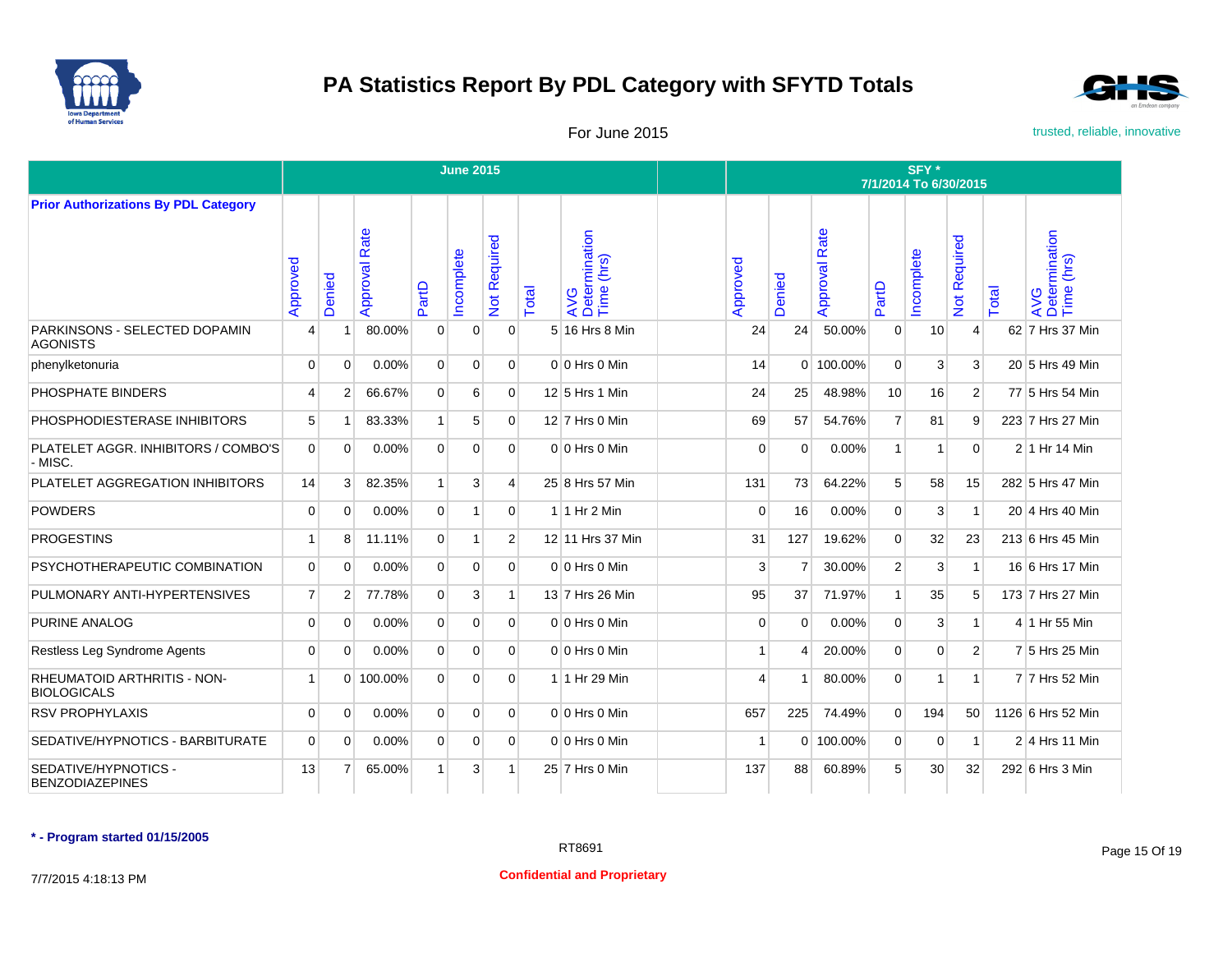



For June 2015 **For June 2015** trusted, reliable, innovative

|                                                           |             |          |                  |                | <b>June 2015</b> |                           |       |                                    | SFY*<br>7/1/2014 To 6/30/2015 |            |                      |                |            |                     |       |                                    |  |
|-----------------------------------------------------------|-------------|----------|------------------|----------------|------------------|---------------------------|-------|------------------------------------|-------------------------------|------------|----------------------|----------------|------------|---------------------|-------|------------------------------------|--|
| <b>Prior Authorizations By PDL Category</b>               |             |          |                  |                |                  |                           |       |                                    |                               |            |                      |                |            |                     |       |                                    |  |
|                                                           | Approved    | Denied   | Rate<br>Approval | PartD          | Incomplete       | Required<br>$\frac{5}{2}$ | Total | AVG<br>Determination<br>Time (hrs) | Approved                      | enied<br>∩ | <b>Approval Rate</b> | PartD          | Incomplete | <b>Vot Required</b> | Total | AVG<br>Determination<br>Time (hrs) |  |
| SEDATIVE/HYPNOTICS - Non-<br><b>Benzodiazepines</b>       | 10          | 33       | 23.26%           | $\overline{2}$ | 15               | 13                        |       | 73 7 Hrs 45 Min                    | 724                           | 600        | 54.68%               | 54             | 245        | 81                  |       | 1704 6 Hrs 15 Min                  |  |
| <b>SINUS NODE INHIBITORS</b>                              | $\Omega$    |          | 0.00%            | $\mathbf{0}$   | $\mathbf{0}$     | $\Omega$                  |       | 1 3 Hrs 27 Min                     | $\Omega$                      | -1         | 0.00%                | $\Omega$       | $\Omega$   | $\mathbf 0$         |       | 1 3 Hrs 27 Min                     |  |
| SMOKING CESSATION (ORAL)                                  | 472         | 124      | 79.19%           | 18             | 43               | 11                        |       | 668 3 Hrs 39 Min                   | 4881                          | 1749       | 73.62%               | 255            | 615        | 207                 |       | 7707 2 Hrs 52 Min                  |  |
| SOMATOSTATIC AGENTS                                       | $\mathbf 0$ |          | 0.00%            | $\mathbf{0}$   | $\Omega$         | $\Omega$                  |       | 1 2 Hrs 34 Min                     | $\overline{2}$                | 4          | 33.33%               | $\Omega$       | 3          | 2                   |       | 11 6 Hrs 11 Min                    |  |
| <b>STIMULANTS</b>                                         | $\mathbf 0$ | 0        | 0.00%            | $\overline{0}$ | $\Omega$         | $\Omega$                  |       | $0 0$ Hrs $0$ Min                  | 6                             | 3          | 66.67%               | $\overline{0}$ | 3          | 2 <sup>1</sup>      |       | 14 6 Hrs 31 Min                    |  |
| STIMULANTS - AMPHETAMINES - LONG<br><b>ACTING</b>         | 399         | 117      | 77.33%           | $\overline{4}$ | 154              | 41                        |       | 715 7 Hrs 59 Min                   | 4152                          | 1953       | 68.01%               | 45             | 1463       | 635                 |       | 8248 6 Hrs 18 Min                  |  |
| STIMULANTS - AMPHETAMINES - SHORT<br><b>ACTING</b>        | 259         | 105      | 71.15%           | $\overline{0}$ | 134              | 39                        |       | 537 7 Hrs 23 Min                   | 3052                          | 1274       | 70.55%               | 15             | 1057       | 534                 |       | 5932 6 Hrs 34 Min                  |  |
| STIMULANTS - METHYLPHENIDATE                              | 105         | 40       | 72.41%           | $\overline{2}$ | 47               | 17                        |       | 211 7 Hrs 26 Min                   | 1238                          | 531        | 69.98%               | 18             | 392        | 259                 |       | 2438 6 Hrs 24 Min                  |  |
| STIMULANTS - METHYLPHENIDATE -<br><b>LONG ACTING</b>      | 145         | 32       | 81.92%           | $\mathbf{1}$   | 47               | 21                        |       | 246 7 Hrs 19 Min                   | 1843                          | 523        | 77.90%               | 21             | 472        | 307                 |       | 3166 6 Hrs 20 Min                  |  |
| STIMULANTS - OTHER STIMULANTS /<br><b>LIKE STIMULANTS</b> | 123         | 43       | 74.10%           | 5              | 61               | 15                        |       | 247 6 Hrs 31 Min                   | 1519                          | 663        | 69.62%               | 24             | 612        | 243                 |       | 3061 6 Hrs 27 Min                  |  |
| <b>TETRACYCLINES</b>                                      | $\mathbf 1$ | 9        | 10.00%           | $\overline{0}$ | 3                | 4                         |       | 17 8 Hrs 45 Min                    | 31                            | 147        | 17.42%               | $\Omega$       | 23         | 26                  |       | 227 7 Hrs 52 Min                   |  |
| <b>Thrombopoeitin Receptor Agonists</b>                   | $\mathbf 0$ | $\Omega$ | 0.00%            | $\overline{0}$ | $\Omega$         | $\Omega$                  |       | $0 0$ Hrs 0 Min                    | 5                             | 4          | 55.56%               | $\overline{0}$ | 1          | $\Omega$            |       | 10 11 Hrs 39 Min                   |  |
| <b>THYROID HORMONES</b>                                   | 26          | 8        | 76.47%           | $\mathbf{1}$   | 16               | 3                         |       | 54 6 Hrs 37 Min                    | 279                           | 173        | 61.73%               | $\overline{7}$ | 155        | 46                  |       | 660 6 Hrs 42 Min                   |  |
| TOPICAL - ACNE PREPARATIONS                               | 253         | 70       | 78.33%           | $\overline{2}$ | 79               | 19                        |       | 423 7 Hrs 44 Min                   | 2409                          | 1064       | 69.36%               | 18             | 822        | 344                 |       | 4657 6 Hrs 18 Min                  |  |
| <b>TOPICAL - ANTIBIOTIC</b>                               | 2           |          | 66.67%           | $\overline{0}$ | 2                | $\Omega$                  |       | 5 2 Hrs 22 Min                     | 8                             | 27         | 22.86%               | 0              | 11         | 5                   |       | 51 5 Hrs 12 Min                    |  |
| <b>TOPICAL - ANTIFUNGALS</b>                              | 3           | 14       | 17.65%           | $\overline{0}$ | 11               | 3                         |       | 31 6 Hrs 31 Min                    | 55                            | 175        | 23.91%               | 6              | 39         | 21                  |       | 296 6 Hrs 28 Min                   |  |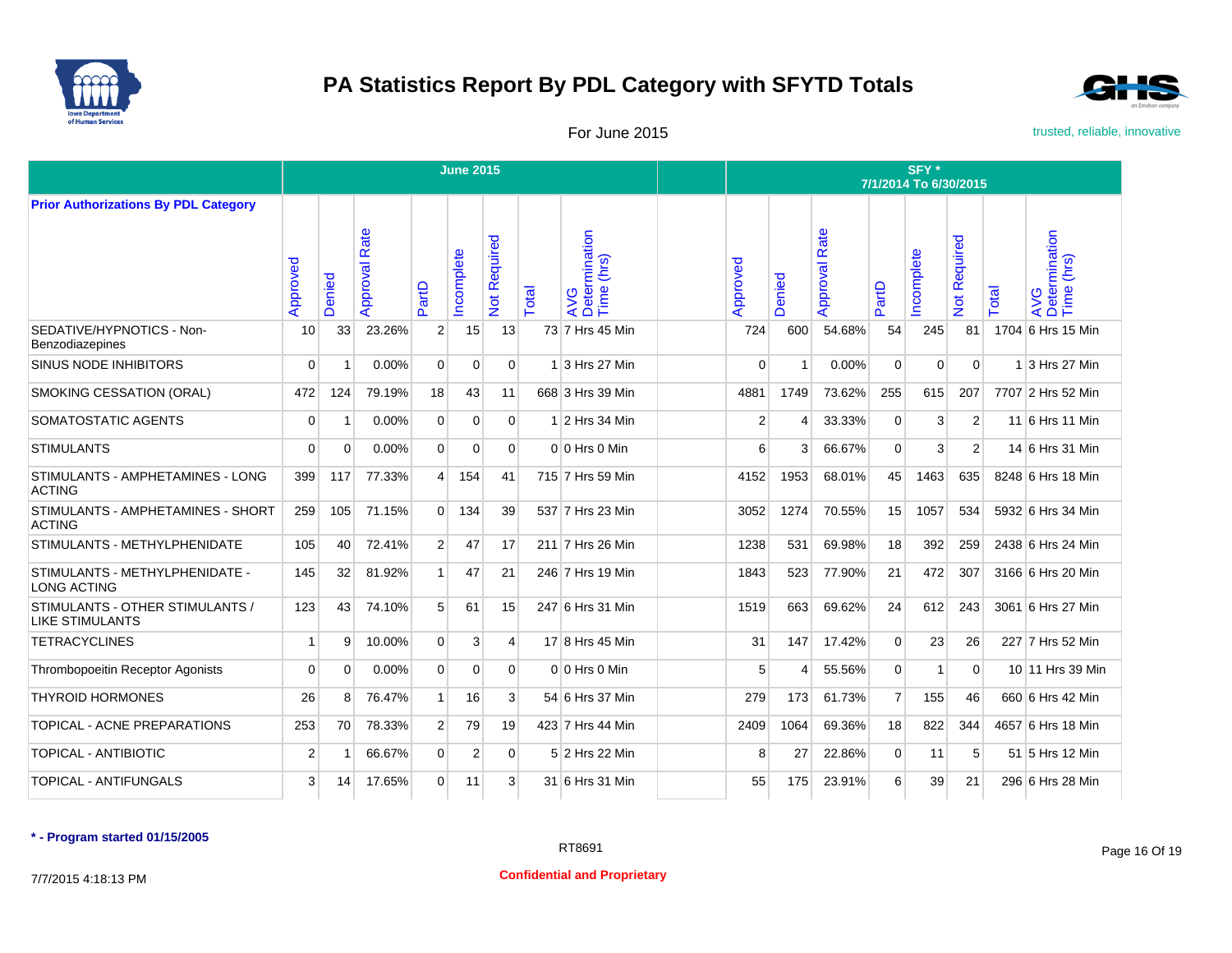



For June 2015 **For June 2015** trusted, reliable, innovative

|                                                   |             |                         |                      |                | <b>June 2015</b> |                |       |                                    | SFY*<br>7/1/2014 To 6/30/2015 |                |                      |                |                |                            |       |                                    |  |
|---------------------------------------------------|-------------|-------------------------|----------------------|----------------|------------------|----------------|-------|------------------------------------|-------------------------------|----------------|----------------------|----------------|----------------|----------------------------|-------|------------------------------------|--|
| <b>Prior Authorizations By PDL Category</b>       |             |                         |                      |                |                  |                |       |                                    |                               |                |                      |                |                |                            |       |                                    |  |
|                                                   | Approved    | Denied                  | <b>Approval Rate</b> | PartD          | ncomplete        | Not Required   | Total | AVG<br>Determination<br>Time (hrs) | Approved                      | Denied         | <b>Approval Rate</b> | PartD          | ncomplete      | Required<br>$\overline{5}$ | Total | AVG<br>Determination<br>Time (hrs) |  |
| TOPICAL - ANTINEOPLASTICS                         | $\Omega$    | $\overline{4}$          | 0.00%                | 0              | $\vert$ 1        | $\mathbf 1$    |       | 6 3 Hrs 56 Min                     | $\Omega$                      | 38             | 0.00%                | $\mathbf{0}$   | 4              | 10                         |       | 52 4 Hrs 57 Min                    |  |
| <b>TOPICAL - ANTIPRURITICS</b>                    | 0           | $\Omega$                | 0.00%                | $\overline{0}$ | $\overline{0}$   | $\Omega$       |       | $0 0$ Hrs $0$ Min                  | $\Omega$                      | 2              | 0.00%                | $\mathbf{0}$   | $\mathbf 0$    | $\mathbf{1}$               |       | 3 2 Hrs 28 Min                     |  |
| TOPICAL - ANTISEBORRHEICS                         | $\Omega$    | $\overline{\mathbf{1}}$ | 0.00%                | $\overline{0}$ | $\overline{0}$   | $\Omega$       |       | $1$ 18 Hrs 2 Min                   | $\Omega$                      | $\overline{7}$ | 0.00%                | $\overline{0}$ | $\mathbf{1}$   | $\mathbf{1}$               |       | 9 6 Hrs 31 Min                     |  |
| TOPICAL - ANTISEPTICS /<br><b>DISINFECTANTS</b>   | $\Omega$    | $\overline{\mathbf{1}}$ | 0.00%                | $\overline{0}$ | $\Omega$         | $\Omega$       |       | $1 4$ Hrs 2 Min                    | $\Omega$                      | 18             | 0.00%                | $\Omega$       | $\Omega$       | $\mathbf{0}$               |       | $18 6$ Hrs 1 Min                   |  |
| <b>TOPICAL - ANTIVIRALS</b>                       | $\Omega$    | 4                       | 0.00%                | $\Omega$       | $\overline{2}$   | $\Omega$       |       | 6 1 Hr 47 Min                      | $\Omega$                      | 59             | 0.00%                | $\mathbf{1}$   | $\overline{7}$ | 10 <sup>1</sup>            |       | 77 6 Hrs 52 Min                    |  |
| TOPICAL - ASTRINGENTS /<br><b>PROTECTANTS</b>     | $\Omega$    | $\overline{\mathbf{1}}$ | 0.00%                | $\mathbf{1}$   | $\Omega$         | $\Omega$       |       | $2 3$ Hrs 46 Min                   | -1                            | 27             | 3.57%                | $\mathbf{1}$   | $\mathbf 0$    | $\mathbf{1}$               |       | 30 4 Hrs 51 Min                    |  |
| <b>TOPICAL - BURN PRODUCTS</b>                    | $\mathbf 0$ | $\Omega$                | 0.00%                | $\overline{0}$ | $\mathbf{0}$     | $\Omega$       |       | $0 0$ Hrs $0$ Min                  | $\mathbf 0$                   | -1             | 0.00%                | 1              | 2              | $\mathbf{0}$               |       | 4 12 Hrs 17 Min                    |  |
| TOPICAL - CORTICOSTEROIDS                         | 35          | 62                      | 36.08%               | 2 <sup>1</sup> | 15               | 9              |       | 123 6 Hrs 59 Min                   | 356                           | 550            | 39.29%               | 8 <sup>1</sup> | 137            | 114                        |       | 1165 6 Hrs 36 Min                  |  |
| TOPICAL - DEPIGMENTING AGENTS                     | $\mathbf 0$ | 2                       | 0.00%                | $\overline{0}$ | $\overline{0}$   | $\Omega$       |       | 2 11 Hrs 49 Min                    | $\Omega$                      | 10             | 0.00%                | $\overline{0}$ | 1              | $\Omega$                   |       | 11 8 Hrs 59 Min                    |  |
| <b>TOPICAL - EMOLLIENTS</b>                       | $\Omega$    | Δ                       | 0.00%                | $\overline{0}$ | $\mathbf{1}$     | $\mathbf{1}$   |       | 6 9 Hrs 47 Min                     | 2 <sup>1</sup>                | 75             | 2.60%                | $\overline{4}$ | 11             | 23                         |       | 115 5 Hrs 44 Min                   |  |
| TOPICAL - ENZYMES / KERATOLYTICS /<br><b>UREA</b> | $\Omega$    | $\overline{2}$          | 0.00%                | $\Omega$       | $\Omega$         | $\Omega$       |       | $2 18$ Hrs 5 Min                   |                               | 13             | 7.14%                | $\Omega$       | 1              | $\Omega$                   |       | 15 8 Hrs 3 Min                     |  |
| <b>TOPICAL - GENITAL WARTS</b>                    | 3           | 10                      | 23.08%               | $\Omega$       | $\Omega$         | $\mathbf 1$    |       | 14 5 Hrs 5 Min                     | 47                            | 97             | 32.64%               | $\mathbf{1}$   | 25             | 23                         |       | 193 5 Hrs 0 Min                    |  |
| TOPICAL - IMMUNOMODULATORS                        | 28          | 15                      | 65.12%               | $\overline{2}$ | 9                | $\overline{2}$ |       | 56 6 Hrs 41 Min                    | 315                           | 234            | 57.38%               | 8              | 134            | 35                         |       | 726 6 Hrs 13 Min                   |  |
| TOPICAL - LOCAL ANESTHETICS                       | 27          | 42                      | 39.13%               | 11             | 16               | $\Omega$       |       | 96 8 Hrs 28 Min                    | 142                           | 583            | 19.59%               | 83             | 121            | 33                         |       | 962 5 Hrs 50 Min                   |  |
| TOPICAL - NASAL ANTIBIOTICS                       | $\mathbf 0$ | $\mathbf 0$             | 0.00%                | $\overline{0}$ | $\mathbf{0}$     | $\overline{0}$ |       | 0 0 Hrs 0 Min                      | $\mathbf 0$                   | $\overline{1}$ | 0.00%                | $\overline{0}$ | 1              | $\mathbf{1}$               |       | 3 6 Hrs 37 Min                     |  |
| TOPICAL - SCABICIDES AND<br><b>PEDICULICIDES</b>  | 64          | 23                      | 73.56%               | $\overline{0}$ | 17               | $\mathbf{3}$   |       | 107 8 Hrs 59 Min                   | 1044                          | 337            | 75.60%               | 2 <sup>1</sup> | 126            | 70                         |       | 1579 6 Hrs 55 Min                  |  |
| TOPICAL - STEROID COMBINATIONS                    | $\Omega$    | $\Omega$                | 0.00%                | $\overline{0}$ | $\overline{0}$   | $\Omega$       |       | $0 0$ Hrs $0$ Min                  | 2                             | 6              | 25.00%               | $\Omega$       | $\mathbf 1$    | 2                          |       | 11 8 Hrs 20 Min                    |  |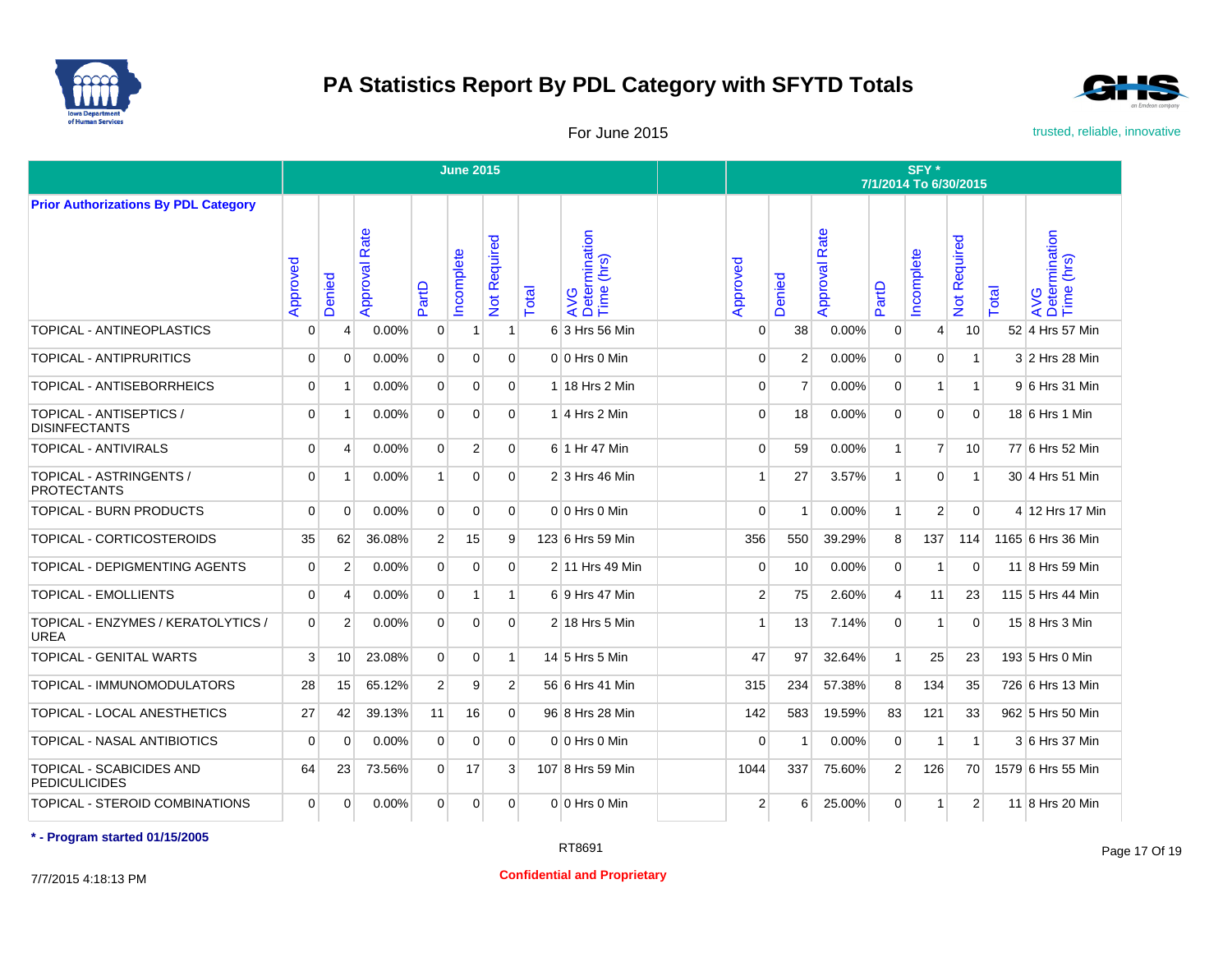



For June 2015 **For June 2015** trusted, reliable, innovative

|                                                      |                |                |                  |                | <b>June 2015</b> |                   |       |                                    | SFY*<br>7/1/2014 To 6/30/2015 |                |                      |                |                |                |                |                                    |  |  |
|------------------------------------------------------|----------------|----------------|------------------|----------------|------------------|-------------------|-------|------------------------------------|-------------------------------|----------------|----------------------|----------------|----------------|----------------|----------------|------------------------------------|--|--|
| <b>Prior Authorizations By PDL Category</b>          |                |                |                  |                |                  |                   |       |                                    |                               |                |                      |                |                |                |                |                                    |  |  |
|                                                      | Approved       | Denied         | Rate<br>Approval | artD           | ncomplete        | equired<br>Not Re | Total | AVG<br>Determination<br>Time (hrs) | ਠ<br>Approve                  | Denied         | <b>Approval Rate</b> | PartD          | ncomplete      | Not Required   | Total          | AVG<br>Determination<br>Time (hrs) |  |  |
| <b>TOPICAL - STEROID LOCAL</b><br><b>ANESTHETICS</b> | 0              | $\overline{0}$ | 0.00%            | $\mathbf 0$    | 0                | $\mathbf{0}$      |       | 0 0 Hrs 0 Min                      | $\Omega$                      | $\overline{4}$ | 0.00%                | $\mathbf 0$    | $\mathbf 0$    | $\mathbf{0}$   |                | 4 13 Hrs 27 Min                    |  |  |
| <b>TOPICAL - TRETINOIDS</b>                          | 81             | 38             | 68.07%           | $\overline{0}$ | 25               | $\overline{2}$    |       | 146 7 Hrs 18 Min                   | 942                           | 452            | 67.58%               | 10             | 281            | 122            |                | 1807 5 Hrs 58 Min                  |  |  |
| TOPICAL - WOUND / DECUBITUS CARE                     | $\overline{0}$ | -1             | 0.00%            | $\overline{0}$ | $\Omega$         | $\Omega$          |       | $1 0$ Hrs 40 Min                   | 3                             | 12             | 20.00%               | $\Omega$       | 2              | $\mathbf{0}$   |                | 17 3 Hrs 37 Min                    |  |  |
| UROLOGICAL - MISC.                                   | 4              | 10             | 28.57%           | $\overline{0}$ | $\overline{2}$   | $\Omega$          |       | 16 6 Hrs 54 Min                    | 44                            | 74             | 37.29%               | $\overline{2}$ | 22             | 16             |                | 158 5 Hrs 7 Min                    |  |  |
| <b>VACCINES</b>                                      | $\Omega$       | $\Omega$       | 0.00%            | $\overline{0}$ | $\Omega$         | $\Omega$          |       | 0 0 Hrs 0 Min                      | $\mathbf 0$                   | $\overline{2}$ | 0.00%                | $\Omega$       | $\Omega$       | $\mathbf{1}$   |                | 3 8 Hrs 35 Min                     |  |  |
| <b>VAGINAL - ANTI FUNGALS</b>                        | 0              | $\Omega$       | 0.00%            | $\overline{0}$ | $\Omega$         | $\Omega$          |       | $0 0$ Hrs $0$ Min                  | 3                             | Δ              | 42.86%               | $\Omega$       | 6              | $\overline{4}$ |                | 17 6 Hrs 31 Min                    |  |  |
| VAGINAL - ANTIBACTERIALS                             | $\overline{0}$ | $\Omega$       | 0.00%            | $\Omega$       | $\Omega$         | $\Omega$          |       | 0 0 Hrs 0 Min                      | 6                             | 3              | 66.67%               | $\Omega$       | $\mathbf 0$    | 6              |                | 15 6 Hrs 54 Min                    |  |  |
| VAGINAL - CONTRACEPTIVES                             | 0              | 0              | 0.00%            | $\overline{0}$ | $\Omega$         | $\Omega$          |       | $0 0$ Hrs $0$ Min                  | $\Omega$                      | 2              | 0.00%                | $\Omega$       | $\mathbf 0$    | $\overline{0}$ |                | 2 10 Hrs 55 Min                    |  |  |
| VAGINAL - ESTROGENS                                  | 4              | 5              | 44.44%           | $\overline{0}$ | $\overline{2}$   | $\mathbf{0}$      |       | 11 9 Hrs 39 Min                    | 29                            | 62             | 31.87%               | $\overline{2}$ | 22             | 6              |                | 121 7 Hrs 11 Min                   |  |  |
| <b>VAGINAL - OTHER</b>                               | $\Omega$       | $\Omega$       | 0.00%            | $\overline{0}$ | $\overline{0}$   |                   |       | 1 4 Hrs 14 Min                     | $\Omega$                      | 25             | 0.00%                | $\overline{0}$ | $\overline{7}$ | $\mathbf{1}$   |                | 33 6 Hrs 7 Min                     |  |  |
| <b>VASOPRESSINS</b>                                  | 106            | 11             | 90.60%           | $\overline{0}$ | 32               | 11                |       | 160 7 Hrs 24 Min                   | 1127                          | 183            | 86.03%               | $\mathbf{1}$   | 227            | 161            |                | 1699 6 Hrs 11 Min                  |  |  |
| <b>VITAMINS</b>                                      | 305            | 27             | 91.87%           | $\overline{0}$ | 96               | 21                |       | 449 7 Hrs 30 Min                   | 3389                          | 320            | 91.37%               | $\overline{2}$ | 1292           | 202            |                | 5205 6 Hrs 30 Min                  |  |  |
| <b>VITAMINS - MISC.</b>                              | 35             | 16             | 68.63%           | $\overline{0}$ | 5                | 6                 |       | 62 6 Hrs 31 Min                    | 295                           | 176            | 62.63%               | 11             | 81             | 45             |                | 608 6 Hrs 13 Min                   |  |  |
| <b>WEIGHT LOSS</b>                                   | $\mathbf 0$    | 19             | 0.00%            | $\overline{0}$ | 1                | $\overline{0}$    |       | 20 6 Hrs 51 Min                    |                               | 151            | 0.66%                | $\mathbf 0$    | 6              | $\mathbf{0}$   |                | 158 6 Hrs 56 Min                   |  |  |
| <b>Grand Totals:</b>                                 | 5865           | 2986           | 66.26%           |                | 158 2722         |                   |       | 732 12463 6 Hrs 58 Min             | 73212 40113                   |                | 64.60% 1887          |                |                | 6              | $\overline{2}$ | 28624 1043 15427 5 Hrs 54 Min      |  |  |